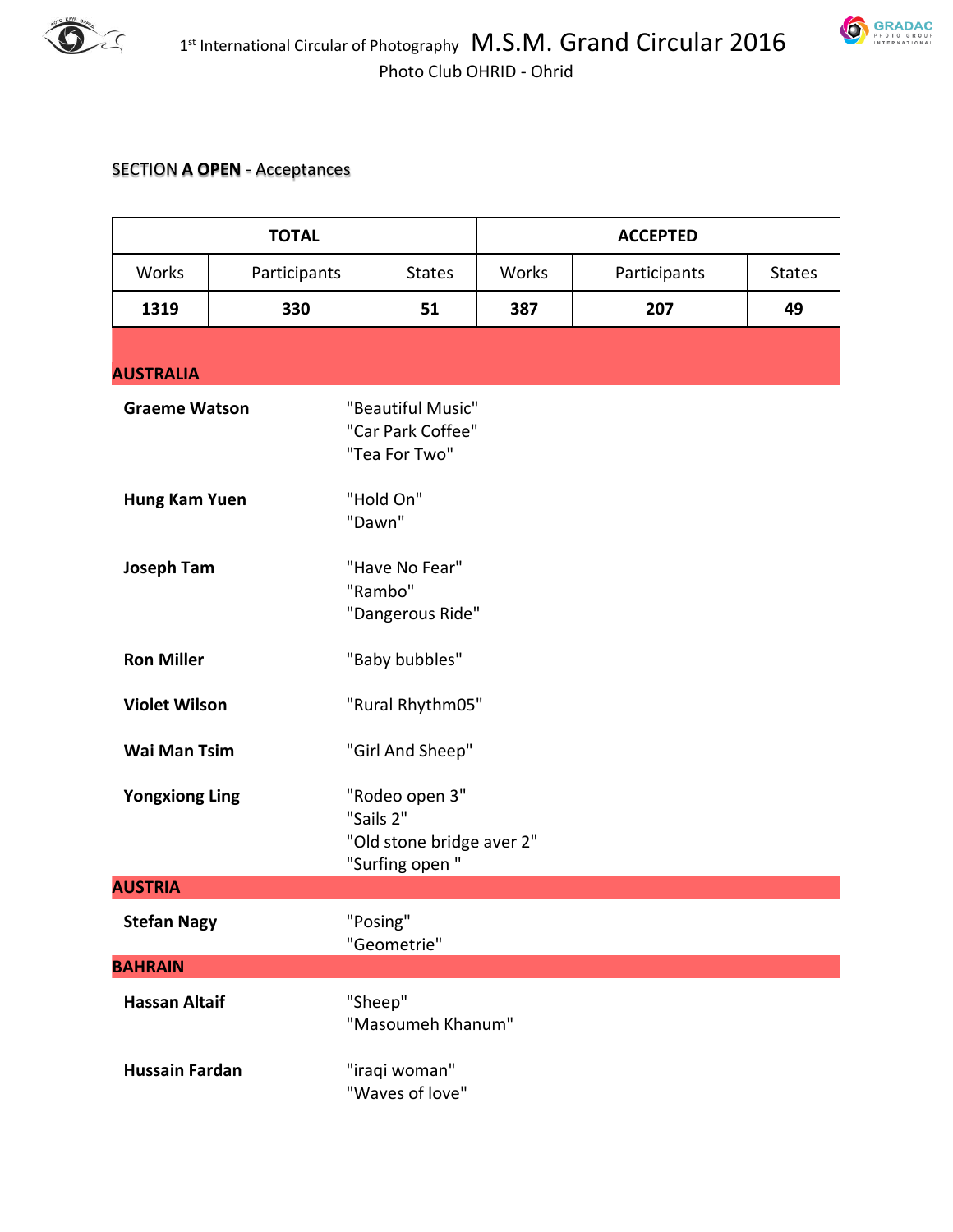

**SRADAC** 

| <b>Khalid Ebrahim</b>       | "my grand mother day"<br>"My Dream"                                          |
|-----------------------------|------------------------------------------------------------------------------|
| <b>Mamdooh Alsaleh</b>      | "Direction"<br>"Grandson"<br>"Tom Sawyer"                                    |
| <b>Muneer Al Najjar</b>     | "little lumberjack"<br>"little lumberjack"<br>"Grandma Nursery"              |
| <b>Thekrayat Radhi</b>      | "In the Mirror"                                                              |
| <b>BELGIUM</b>              |                                                                              |
| <b>Carl Van Wassenhoven</b> | "Ciprese"                                                                    |
| <b>Claude Simon</b>         | "Catway"<br>"Snowy weather"                                                  |
| <b>Eugene Ponsaerts</b>     | "Fog in Ha Long bay"                                                         |
| <b>Francis Nicoll</b>       | "Passion"<br>"Sophia in move 2"                                              |
| <b>Jacqueline Meertens</b>  | "Maison sur la colline"<br>"Paysage onduleux"<br>"Petite pause"<br>"Toscane" |
| Jean Luc Legrand            | "Duo franco andalou 06"<br>"La mosquee inachevee"                            |
| <b>Jean Marie Marechal</b>  | "Oculus"                                                                     |
| <b>Katia Stroobants</b>     | "Op een bankje"                                                              |
| <b>BRAZIL</b>               |                                                                              |
| <b>Lourdes Salarini</b>     | "Thinking about life"<br>"The girl"                                          |
| <b>CANADA</b>               |                                                                              |
| Dany Chan                   | "Rodeo 103"                                                                  |
| <b>Francis King</b>         | "A Tug Of War"                                                               |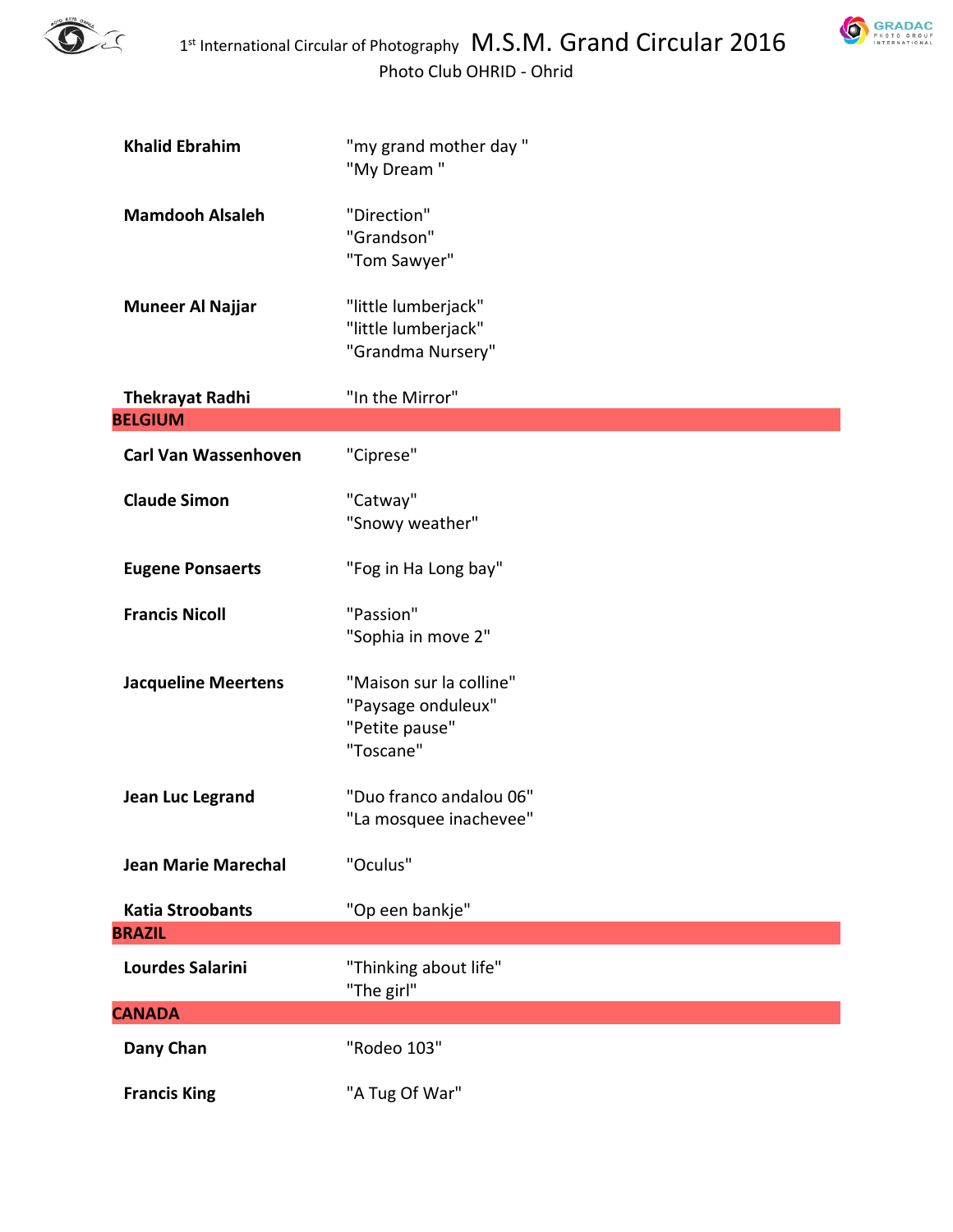



| <b>Kam Chiu Tam</b>   | "Battling the wave"<br>"Falling headlong"<br>"The native drummers"                        |
|-----------------------|-------------------------------------------------------------------------------------------|
| <b>Tin Sang Chan</b>  | "Color Of washing"<br>"Number-1"                                                          |
| <b>CHINA</b>          |                                                                                           |
| <b>Chunxin Ye</b>     | "Running Boys"<br>"Reading"                                                               |
| <b>Desheng Xu</b>     | "Tree Climbing"                                                                           |
| <b>Fangru Wei</b>     | "cast a net"<br>"Morning"<br>"The Light"                                                  |
| <b>Guixiang Huang</b> | "Shadow"<br>"Painter"                                                                     |
| Hanju Zhu             | "Missing network"<br>"Temptation of figure"<br>"The angels fly"                           |
| Hong Li               | "Child on Daliang mountain 13"<br>"Countryside school"<br>"Mother and son"<br>"Yi woman8" |
| <b>Hongjie Jiang</b>  | "Fisherwoman"                                                                             |
| <b>Jianping Wu</b>    | "Historic Building"                                                                       |
| <b>Jianqiang Chen</b> | "Walking in the Valley"<br>"Baby"<br>"Stare"                                              |
| Jinghui Chen          | "BEAUTIFUL PLAIN NO1"<br>"DUSK"                                                           |
| <b>Kuanglong Luo</b>  | "Green World"                                                                             |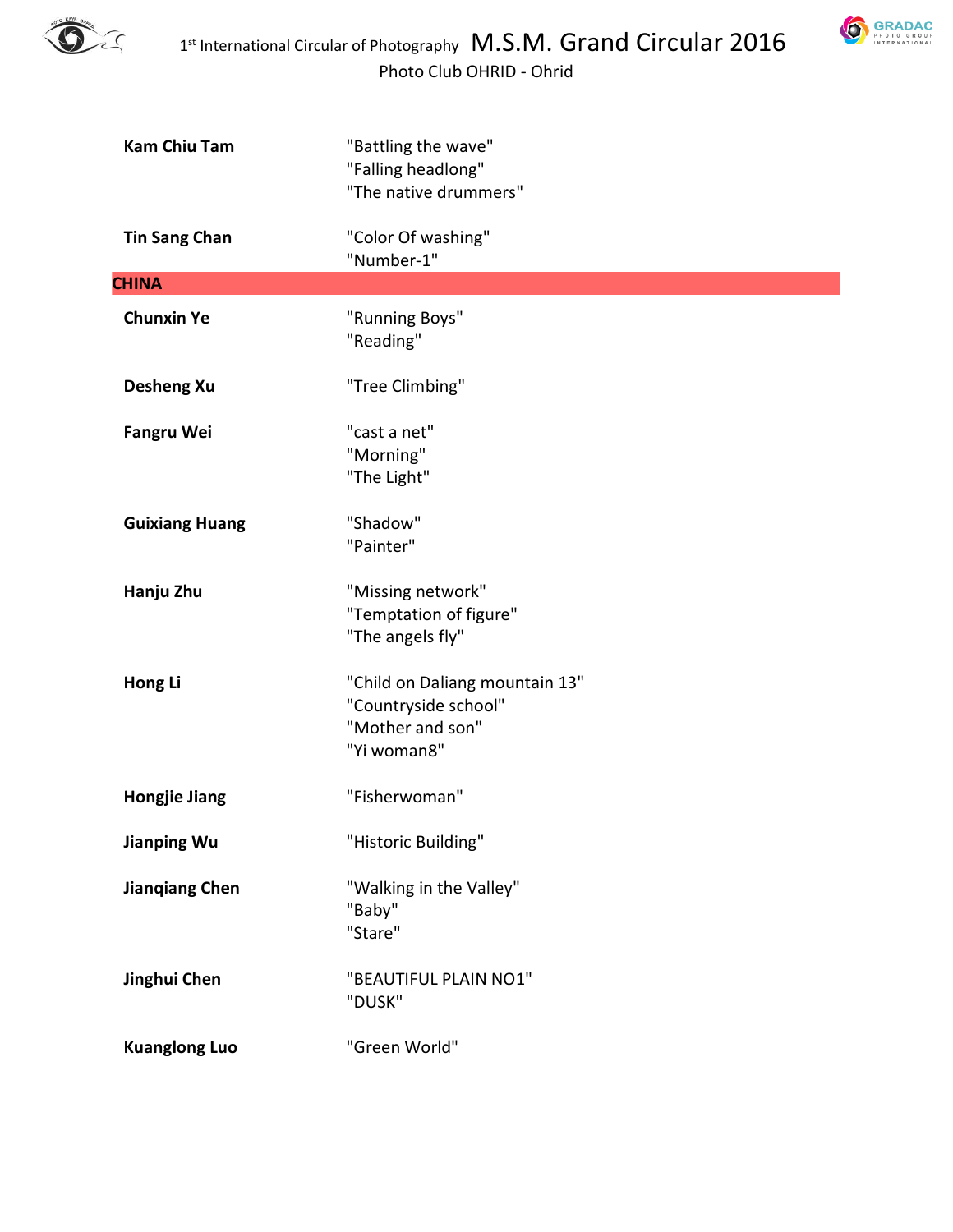



| <b>Lanfeng Chen</b>          | "Back home3"<br>"Grazing home"<br>"Shoals02"            |
|------------------------------|---------------------------------------------------------|
| <b>Liang Yin</b>             | "Purse Net"                                             |
| <b>Min Huang</b>             | "Desert camel"<br>"Look back"<br>"The net"              |
| Peng Li                      | "Highland Life"<br>"Highland Life2"<br>"Street life 10" |
| <b>Shunan Tan</b>            | "Wait for Plane"                                        |
| <b>Shuying Li</b>            | "Romance"<br>"Love"                                     |
| <b>Wenguang Lu</b>           | "Sharing"<br>"Hip-Hop"                                  |
| <b>Xiaoqing Chen</b>         | "Eye"<br>"Farewell"                                     |
| <b>Xinxin Chen</b>           | "The Wailing Wall 1"                                    |
| Xu Jian                      | "red figure in palace"                                  |
| Yi Wan                       | "Calm"                                                  |
| <b>Yiliang Yang</b>          | "Line"<br>"Hungry"<br>"Smoke"                           |
| <b>Zhenning Hu</b>           | "Shadow"                                                |
| Zhuoyan Lin<br><b>CYPRUS</b> | "Shadow"                                                |
| <b>Agis Taramides</b>        | "Dimitrios"<br>"Euro III"<br>"Pillars"                  |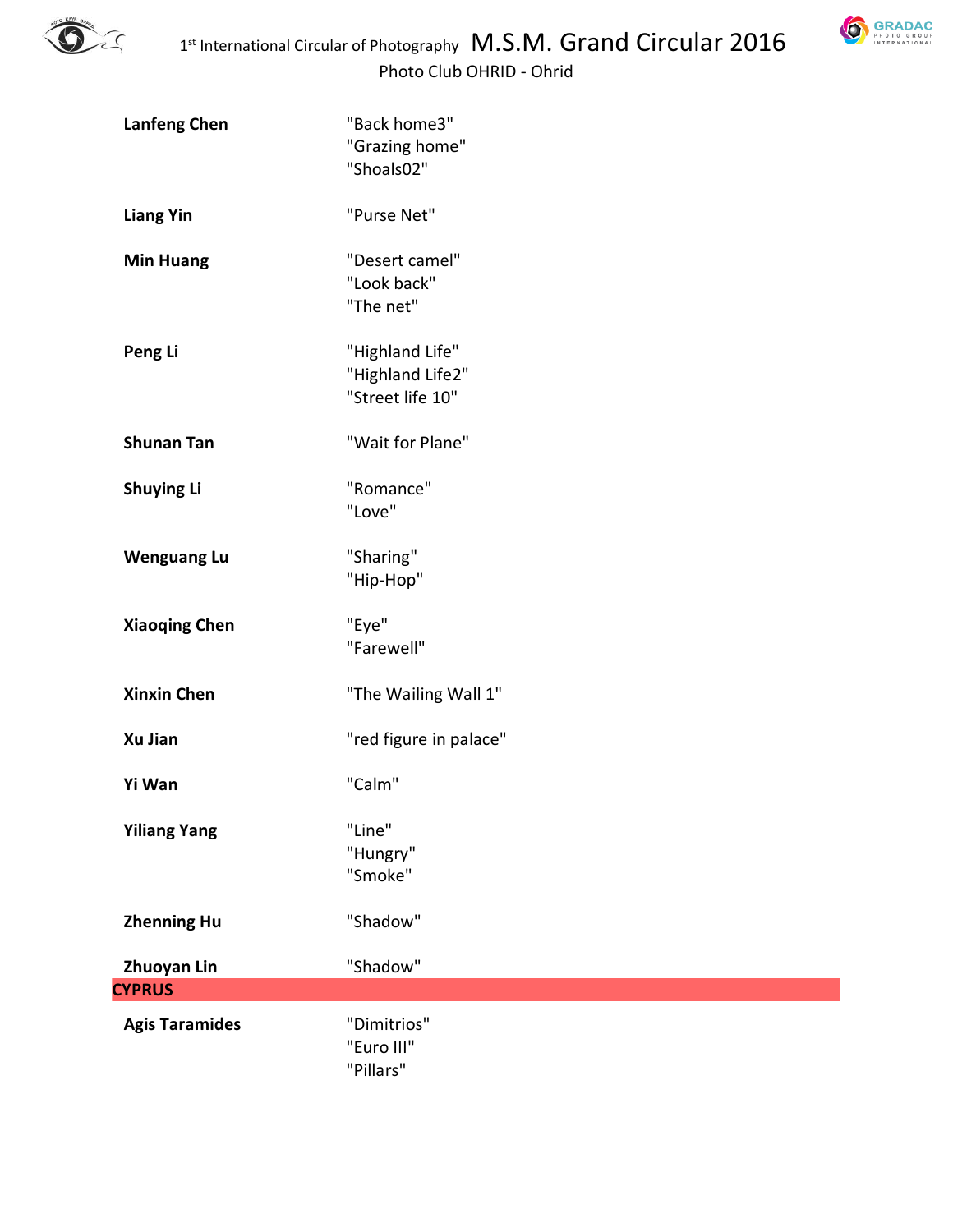



| <b>Andreas L Andreou</b>   | "QUADRANT"<br>"WORLD NEWS"                                      |
|----------------------------|-----------------------------------------------------------------|
| <b>Kenan Hurdeniz</b>      | "LOOKS"                                                         |
| <b>Mehmet Gokyigit</b>     | "aged"                                                          |
| <b>Mustafa Muezzinoglu</b> | "Life Goes On 3"                                                |
| <b>Nicholas Epiphaniou</b> | "Githio Wreck"<br>"London Steps"                                |
| <b>Tevfik Ileri</b>        | "THE UMBRELLAS"<br>"FACE TO FACE"                               |
| <b>Tevfik Ulual</b>        | "COLOURFUL"                                                     |
| <b>CZECH REPUBLIC</b>      |                                                                 |
| <b>Ivan Miksik</b>         | "Helix"                                                         |
| <b>ENGLAND</b>             |                                                                 |
| <b>Barbara Jenkin</b>      | "Fredau 2"                                                      |
| <b>John Howes</b>          | "Nomad Girl"                                                    |
| <b>Margret Preece</b>      | "Ballet at Tate Modern"                                         |
| <b>FINLAND</b>             |                                                                 |
| <b>Tiina Lahteenmaki</b>   | "Girls"                                                         |
| <b>FRANCE</b>              |                                                                 |
|                            |                                                                 |
| <b>Roger Jourdain</b>      | "Drummer Lilou No1"<br>"Free Wheels 2011 No01"<br>"Pirate Eyes" |
| <b>GERMANY</b>             |                                                                 |
| <b>Birgit Pustelnik</b>    | "Birches and Barn"                                              |
| <b>Eva Maria Zernig</b>    | "Arrival of the Birds"<br>"Faceless"                            |
| <b>Frank Hausdoerfer</b>   | "Bodypart with Pearls"<br>"Lights"                              |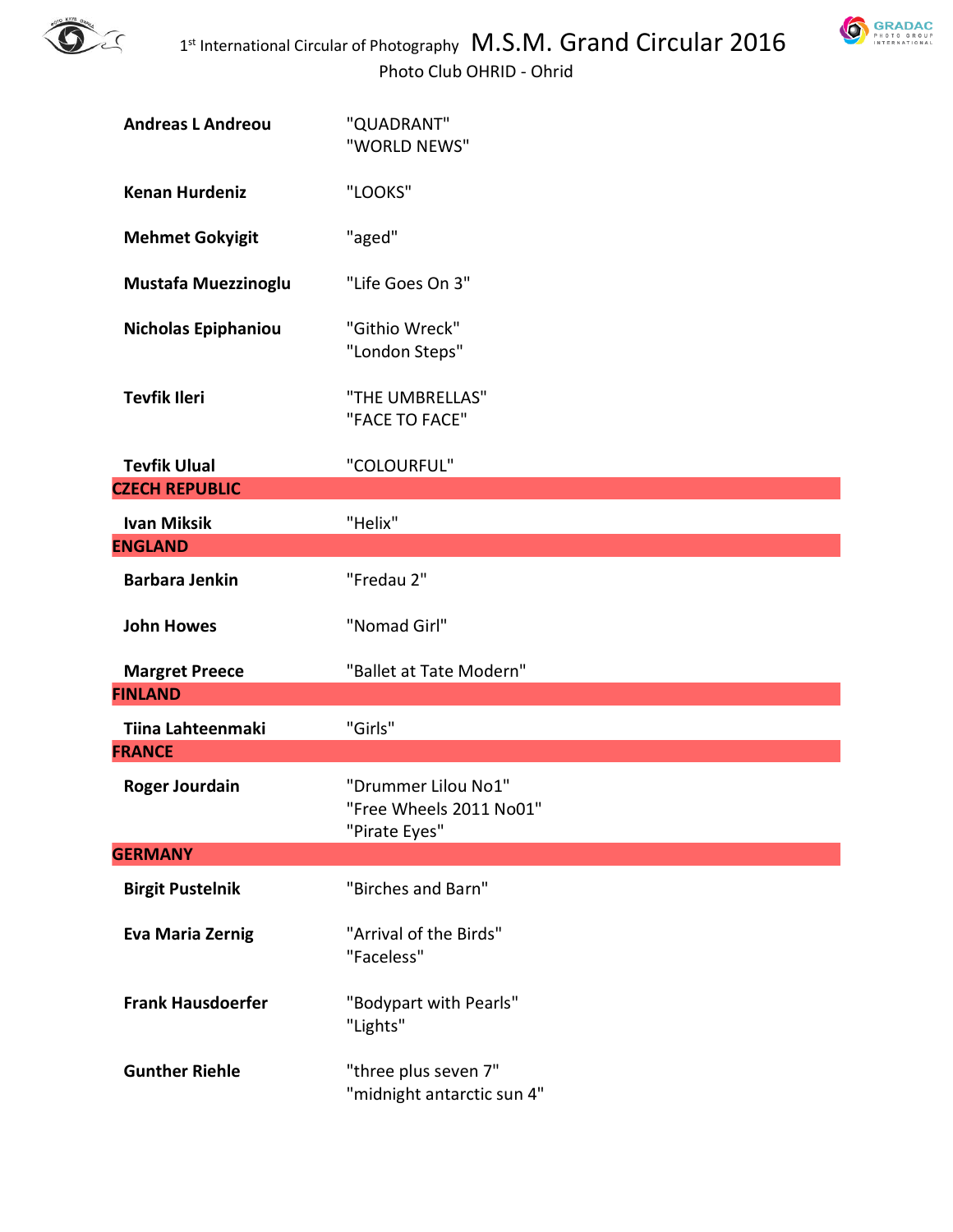

**SRADAC** 

| <b>Manfred Kluger</b>      | "peacock dance-1"<br>"last samurai"<br>"a noble pallor-1"<br>"a natural beauty-2"           |
|----------------------------|---------------------------------------------------------------------------------------------|
| <b>Thomas Detzner</b>      | "Body Landscapes"<br>"Svit 3"                                                               |
| <b>Ursula Bruder</b>       | "sugar cane 2 sw"<br>"chinese handicraft 2"                                                 |
| <b>GREECE</b>              |                                                                                             |
| <b>Giorgos Tsigkas</b>     | "Breaking the waves"<br>"the eye sees everything"<br>"shadows in captivity"<br>"liberation" |
| <b>Manolis Koutsakis</b>   | "CARAVAN 1"<br>"MATALA"                                                                     |
| <b>HONG KONG</b>           |                                                                                             |
| Chau Kei Checky Lam        | "Raining Honey Buzzard"                                                                     |
| <b>Chun Yip Chau</b>       | "On the Coast"<br>"In the Fishing Pond"<br>"Window Cleaning"                                |
| <b>Eric Woo</b>            | "SMOKY DREAM"<br>"PAIN THINKING"                                                            |
| <b>Hoi Yan Fong</b>        | "Showing off"<br>"Young couple"                                                             |
| <b>Kam Yuk Anita Yick</b>  | "Walking on sand 001"<br>"Man in house"                                                     |
| <b>Koon Nam Cheung</b>     | "Eagle Fight 05"<br>"We are in Love"                                                        |
| <b>Kwok Kei Daniel Tse</b> | "Throwing net 026"                                                                          |
| Man Yu Alex Fung           | "Light falling"<br>"Morning fishing"                                                        |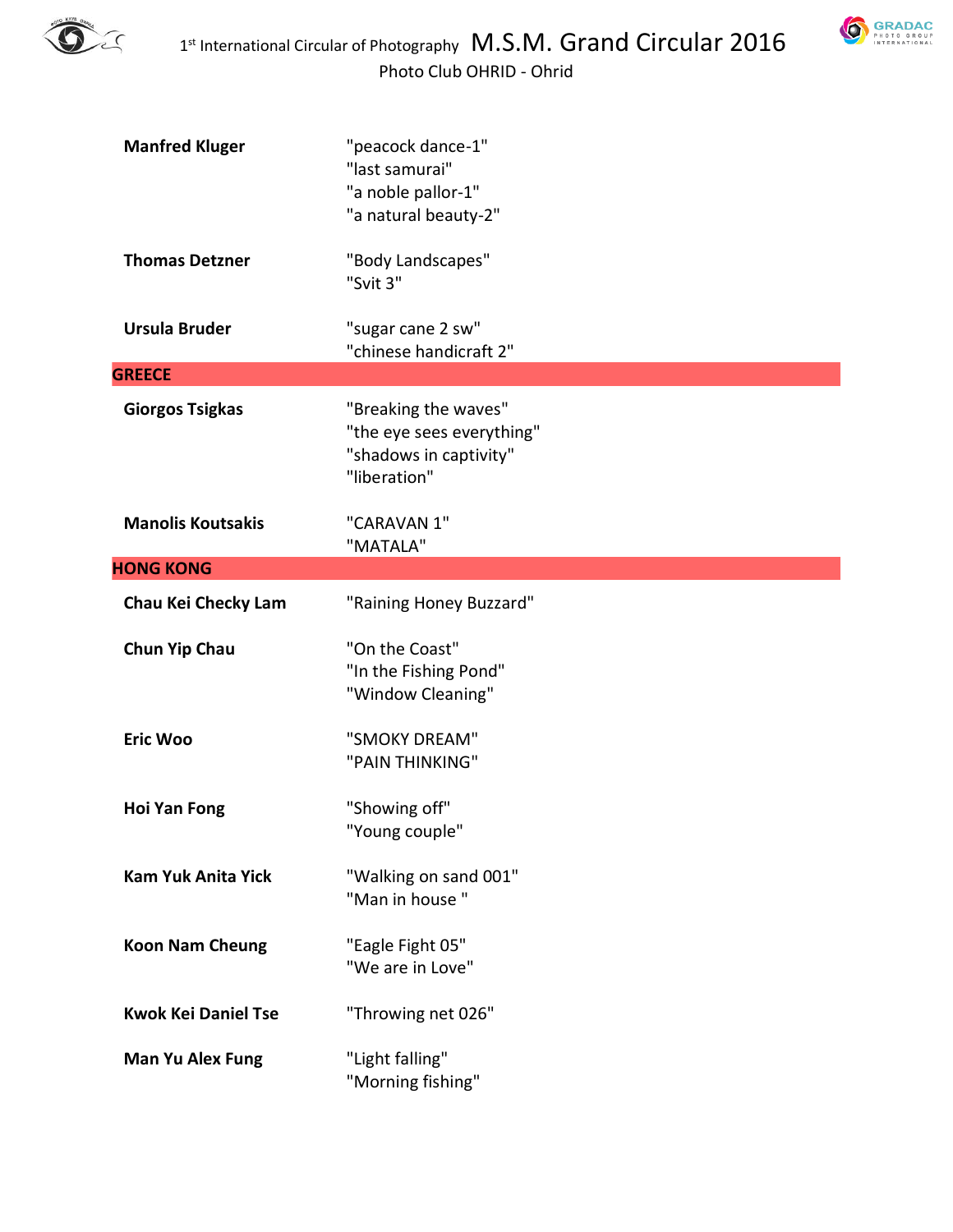



| <b>Th David Leung</b>              | "DANCING COUPLE"                                    |
|------------------------------------|-----------------------------------------------------|
| <b>INDIA</b>                       |                                                     |
| Dipankar Dasgupta                  | "Good Morning"<br>"Foot Prints"<br>"Yellow Run"     |
| Dnyaneshwar Vaidya                 | "BUSY DO NOT DISTURB"                               |
| <b>Henry Nongrum</b>               | "Jump"                                              |
| <b>Pradyut Kumar Das</b>           | "CYCLE OF LIFE"                                     |
| Sathyanarayana CR                  | "BACK HOME"<br>"RETURNING HERD"<br>"WINNOWING PAIR" |
| <b>Sounak Banerjee</b>             | "Streets of blue"                                   |
| <b>INDONESIA</b>                   |                                                     |
| The Eng Loe Djatinegoro            | "CLOSE KARA"<br>"BUSY MARKET"                       |
| <b>IRAQ</b>                        |                                                     |
| <b>Kadhum Yasser</b>               | "memorise"                                          |
| <b>IRELAND</b>                     |                                                     |
|                                    |                                                     |
| <b>Deirdre Murphy</b>              | "The Shawl"<br>"The Hat"                            |
| Des Daly                           | "Dark Hedges"<br>"Pans Rock"                        |
| <b>Joe Doyle</b>                   | "Fredau By The Window"<br>"Fredaus Daydream"        |
| <b>Tony Murray</b>                 | "Fredau - that look"<br>"Red Riding Hood Fantasy"   |
|                                    |                                                     |
| <b>ISRAEL</b><br><b>Arik Kaneh</b> | "New Era in Human History"                          |
| <b>Leonid Goldin</b>               | "Autumn behind a window"<br>"White cat"             |
| <b>ITALY</b>                       |                                                     |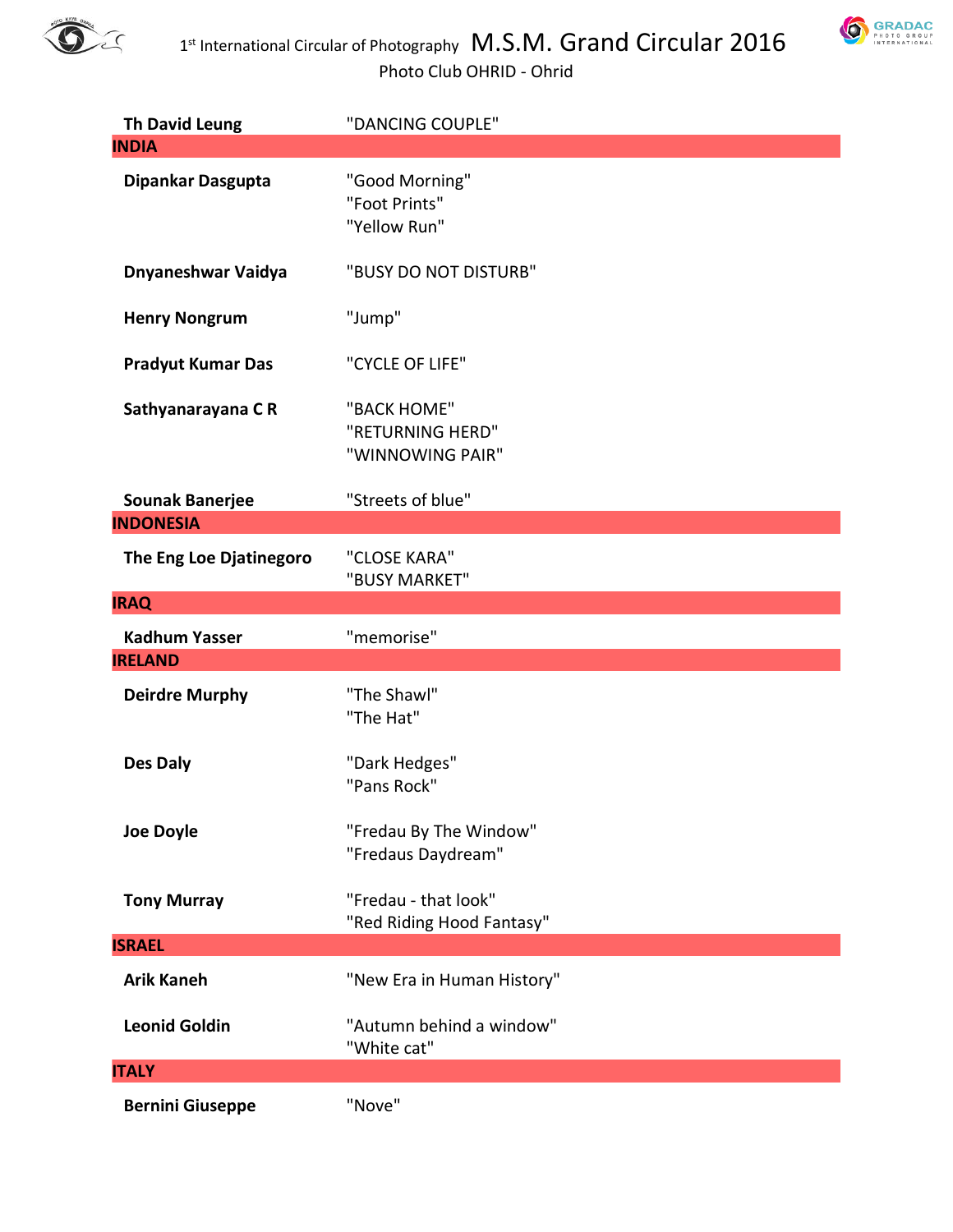

**SRADAC** 

| <b>Francesca Salice</b>    | "CAMBODIAN MONKS"<br>"INDIAN GIRL"                                                                 |
|----------------------------|----------------------------------------------------------------------------------------------------|
| <b>Francesco Tarantini</b> | "first snow in Cernobbio 2"<br>"prudent steps 1"<br>"prudent steps 8"<br>"waiting for green light" |
| <b>Marco Garabello</b>     | "Cars"<br>"La Bambola"<br>"La Tour"<br>"Le Parapluie Numero Deux"                                  |
| Pierluigi Rizzato          | "Blue eyes"                                                                                        |
| <b>Reggio Almando</b>      | "Ball 7"<br>"Hoop 6"<br>"Ribbon 6"                                                                 |
| <b>KUWAIT</b>              |                                                                                                    |
| <b>Yousef Almuhanna</b>    | "girl smiling"<br>"brother"<br>"poor"                                                              |
| <b>LATVIA</b>              |                                                                                                    |
| <b>Andrey Vahrushew</b>    | "POTATO"<br>"AMERICA"                                                                              |
| <b>Andris Apsenieks</b>    | "Element"<br>"Enigmatic soul"<br>"Like a prayer"                                                   |
| <b>Viesturs Links</b>      | "MY LITTLE SUNSHINE"<br>"LITTLE DECADENT PORTRAIT"<br>"MOST LOWEST NOTE"<br>"REPROACH"             |
| <b>MACEDONIA</b>           |                                                                                                    |
| Dejan Angelovski           | "Hm"                                                                                               |
| Dejan Kraljevski           | "Face Off"                                                                                         |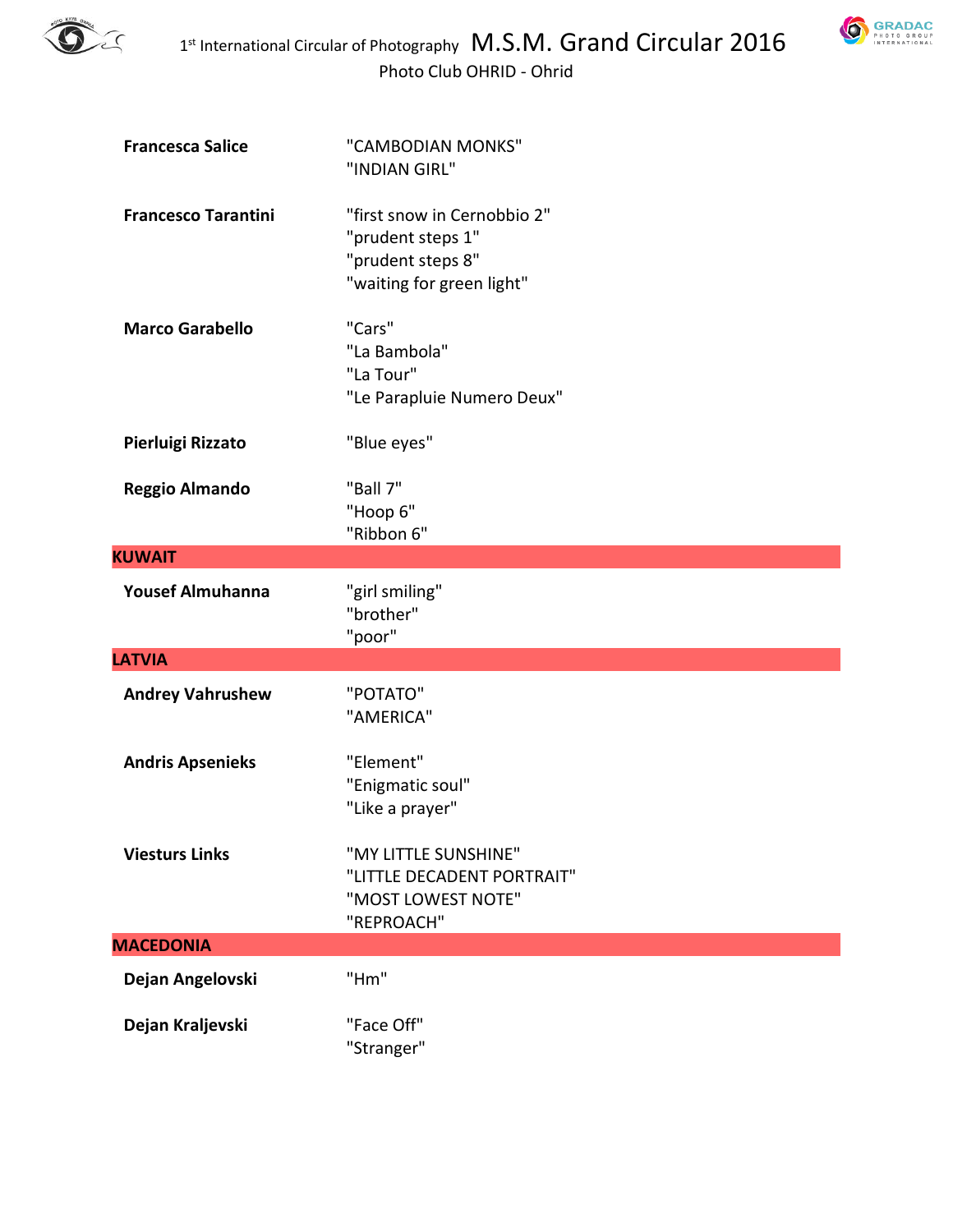



| <b>Filip Ilievski</b>       | "Bicycle"<br>"Here I Come"<br>"Table"                                         |
|-----------------------------|-------------------------------------------------------------------------------|
| Vladimir Jovanovski         | "Sad Mira"<br>"Preparing for the last drive"                                  |
| <b>MALAYSIA</b>             |                                                                               |
| <b>Danny Yen Sin Wong</b>   | "Tibetan Boy"<br>"Blessing"<br>"Jump Over"                                    |
| <b>Kheng Yong Teoh</b>      | "Jump"                                                                        |
| <b>Min Tan</b>              | "HAPPY AND WORRILESS"                                                         |
| <b>NETHERLANDS</b>          |                                                                               |
| <b>Daniel Lybaert</b>       | "Stiekem"<br>"Verdriet in Doel in ZwW"                                        |
| <b>NORWAY</b>               |                                                                               |
| <b>Arne Bergo</b>           | "Lady with Stroller in Snow"                                                  |
| <b>Atle Sveen</b>           | "Holly III"<br>"Ilva in the river"<br>"Ivory Flame in ivy"<br>"Raphaella III" |
| Geir Ivar Horgmo            | "Av jord"<br>"Plane Spotting for Dummies"<br>"Shopping"                       |
| <b>OMAN</b>                 |                                                                               |
| Habib Alzadjali             | "Hands N Faces"<br>"Village Girl 2"<br>"Young Man"                            |
| <b>Hamad Saud Albusaidi</b> | "ABY ON BAR"                                                                  |
| <b>Hamed Alghanboosi</b>    | "Chef-6"<br>"Turtuk Girl-1"<br>"Vietnam Woman-2"<br>"Woman in the field-1"    |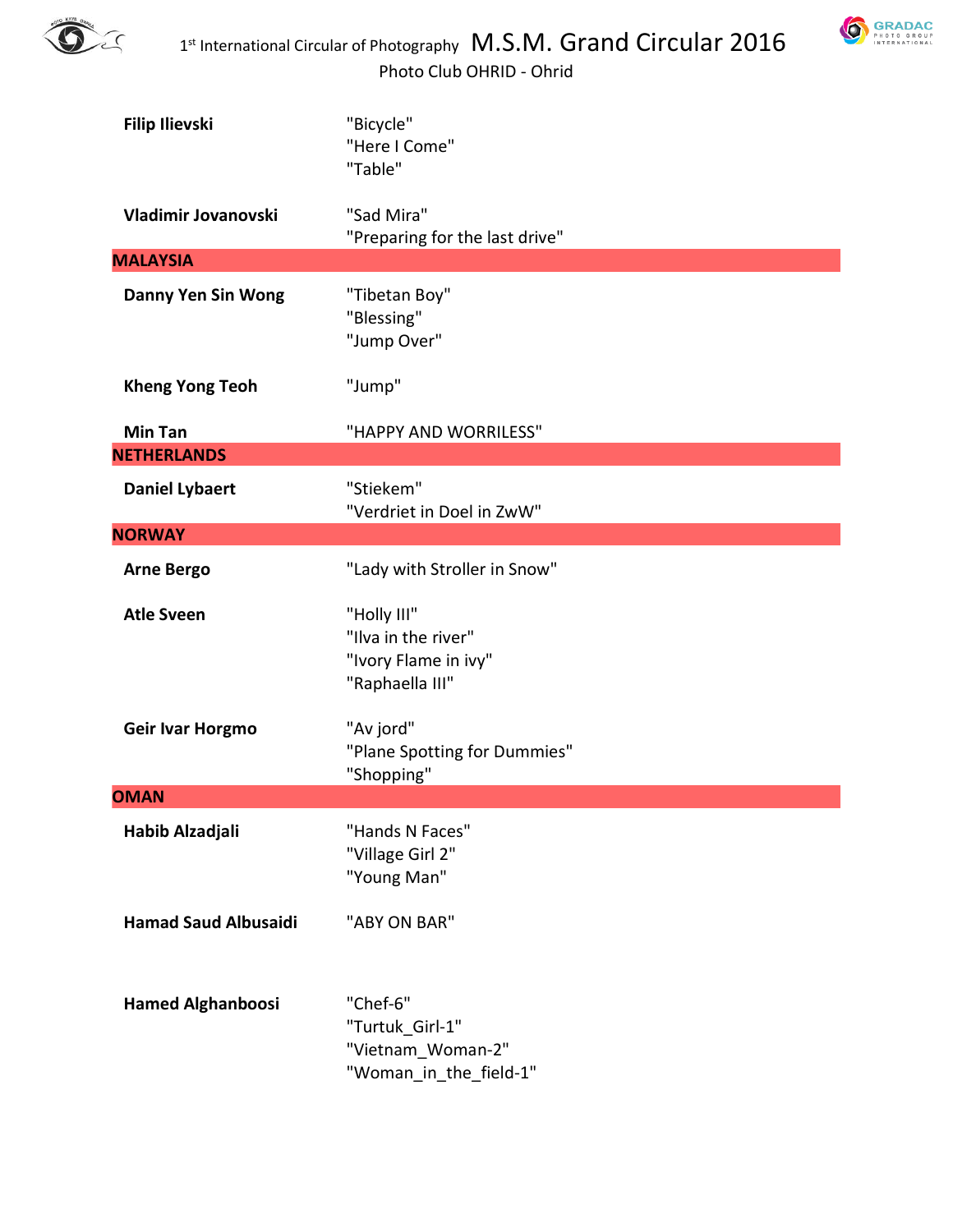



| <b>Ismael Alsanidi</b>   | "The desert boy1"                                                                                    |
|--------------------------|------------------------------------------------------------------------------------------------------|
| Osama Al Kharusi         | "emergency window"                                                                                   |
| Yasser Al Abdullah       | "Child from Tribe"                                                                                   |
| Zahir Alsiyabi           | "bus window"<br>"green eyes"                                                                         |
| Zahra Almahdi            | "sad girl"                                                                                           |
| <b>POLAND</b>            |                                                                                                      |
| <b>Adam Ksieniewicz</b>  | "lion"<br>"Woman on the street"                                                                      |
| <b>Tomasz Okoniewski</b> | "little miss"<br>"moment of breath"                                                                  |
| <b>PORTUGAL</b>          |                                                                                                      |
| Joao Taborda             | "Atnightfall"<br>"Friends Will Be Friends"<br>"Meditation and Reading II"<br>"The Portuguese Lovers" |
|                          |                                                                                                      |
| <b>QATAR</b>             |                                                                                                      |
| Abdulla Al Mushaifri     | "Take Me Home Bw"                                                                                    |
| <b>ROMANIA</b>           |                                                                                                      |
| <b>Istvan Magdo</b>      | "Going home"<br>"Jigsaw"<br>"White balance"                                                          |
| <b>Lajos Nagy</b>        | "Hayricks winter"<br>"Light in the forest"<br>"Winter on the mountain"                               |
| Valentina Stan           | "Air Show"<br>"Two Umbrellas"<br>"Venice"                                                            |
| <b>RUSSIA</b>            |                                                                                                      |
| <b>Dmitry Arkhipov</b>   | "Forms"                                                                                              |
| Olga Shiropaeva          | "Musician"                                                                                           |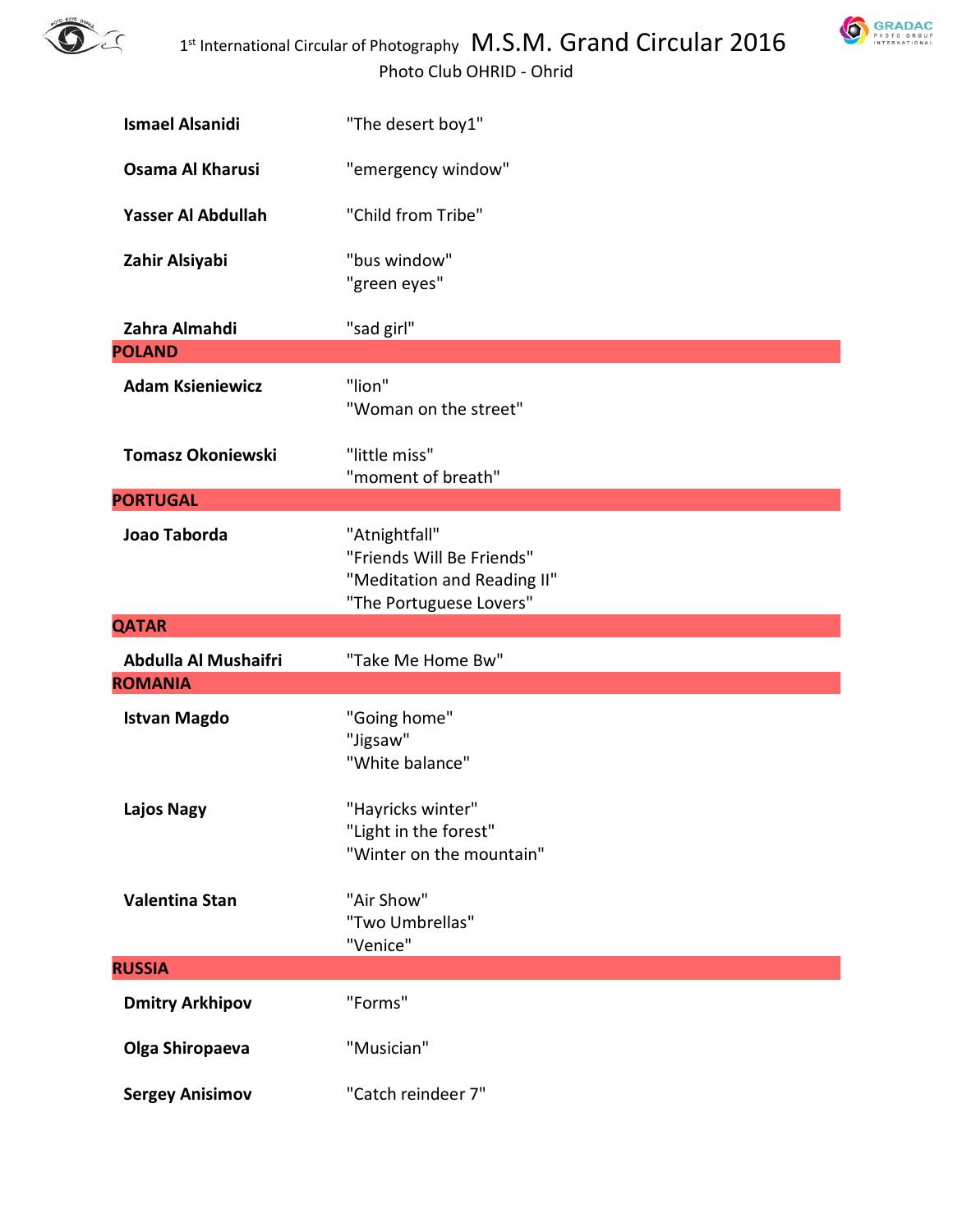



| <b>Sergey Pesterev</b>                     | "Niagara Falls"                                                       |
|--------------------------------------------|-----------------------------------------------------------------------|
| <b>Yury Pustovoy</b>                       | "All seeing Eye"<br>"Sunset in Sahara"                                |
| <b>SAUDI ARABIA</b>                        |                                                                       |
| Abdulaziz Albagshi                         | "baldness"<br>"children cry"<br>"Racing camels"<br>"Tomatoes carrier" |
| Jafar Almokharrag                          | "Alone Girl"<br>"Coffee Grinder"<br>"Hello"                           |
| <b>SCOTLAND</b>                            |                                                                       |
| <b>Cameron Scott</b>                       | "Gull Feeding Frenzy"                                                 |
| <b>Eion Johnston</b>                       | "Rapt"                                                                |
| <b>Gaille Gray</b>                         | "Black Cuillin View"<br>"Elgol Sunset"                                |
|                                            |                                                                       |
| <b>SERBIA</b>                              |                                                                       |
| <b>Aleksandar Durekovic</b>                | "Closure"                                                             |
| <b>Borislav Milovanovic</b>                | "Behind"<br>"Julia"                                                   |
| <b>Branka Vucicevic</b><br><b>Vuckovic</b> | "In the gallery"<br>"Thorns"                                          |
| <b>Damir Buzurovic</b>                     | "Eyes"                                                                |
| Edo Iglic                                  | "Enjoyment 6"<br>"Dajana"<br>"Breaking with the past 1"               |
| <b>SINGAPORE</b>                           |                                                                       |
| <b>Giap Chiu Teo</b>                       | "Two Camille Wonge Teo Su Su"                                         |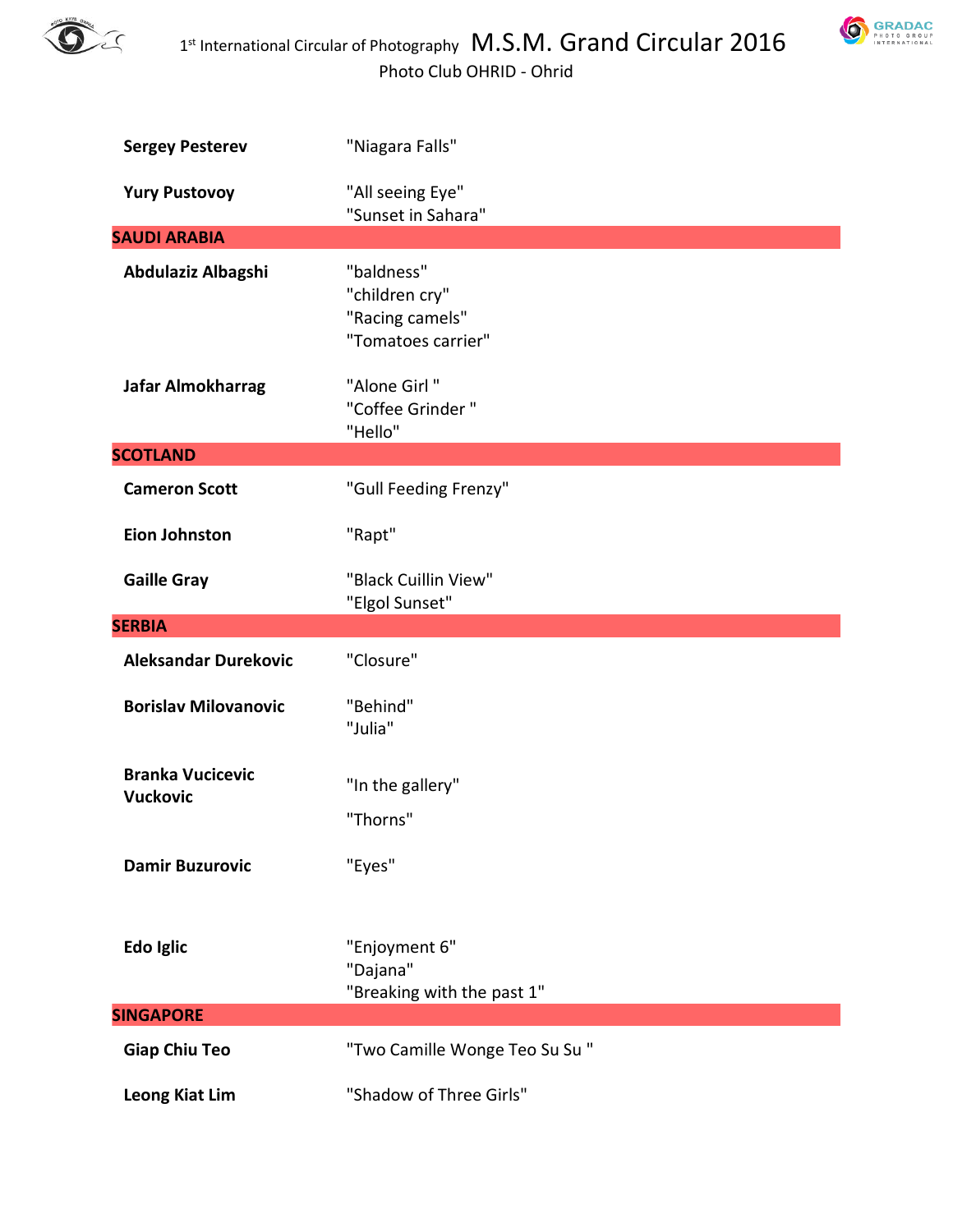



| <b>Vincent Liew</b>                         | "Girl in Dark Forest"<br>"In deep thoughts"                                                 |
|---------------------------------------------|---------------------------------------------------------------------------------------------|
| Zee Kek Heng                                | "Porter M"<br>"Lina with golden net"                                                        |
| <b>SLOVENIA</b>                             |                                                                                             |
| <b>Aleksander Cufar</b>                     | "W-700"<br>"Fantasy-M77"<br>"TS-6010"<br>"Swan-O44"                                         |
| <b>Daniel Mauko</b>                         | "Fall"                                                                                      |
| Igor Debevec                                | "Leaf"<br>"Modern pyramid"                                                                  |
| <b>SOUTH AFRICA</b>                         |                                                                                             |
| <b>Charlaine Gerber</b>                     | "Ill stay till its time for me to go"<br>"In the Mist"<br>"Sometimes Im sure I know no one" |
| <b>SPAIN</b>                                |                                                                                             |
| <b>Luis Martinez Aniesa</b>                 | "Surfer Color"                                                                              |
| <b>Oskar Gaskon Maranon</b>                 | "Amanece en el lago"<br>"En el museo"<br>"Ullibarri"                                        |
| Sergio Gonzalez Sierra                      | "Rain of colors"                                                                            |
| <b>SWEDEN</b>                               |                                                                                             |
| <b>Goran Zebuhr</b>                         | "I am shadowed"                                                                             |
| <b>Istvan Csomortani</b>                    | "Smile"<br>"Winter Work"                                                                    |
| <b>Mikael Bengtsson</b><br><b>Lestander</b> | "Follow Me"                                                                                 |
| <b>SWITZERLAND</b>                          |                                                                                             |
| <b>Urs Jenzer</b><br><b>TAIWAN</b>          | "Africana 2"                                                                                |
| Chi Di Chen                                 | "Life Flows"                                                                                |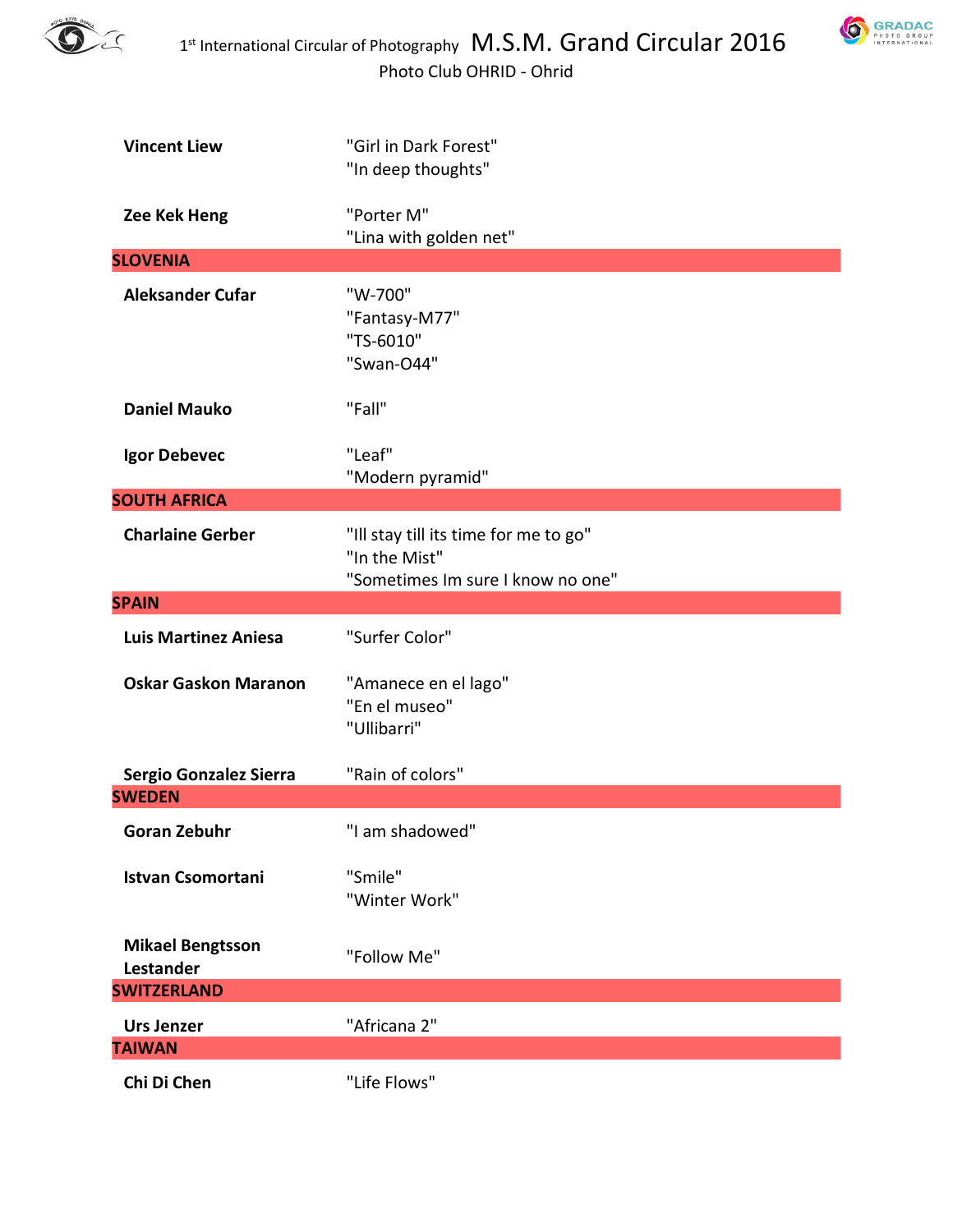



| <b>TURKEY</b>              |                                                |
|----------------------------|------------------------------------------------|
| Asli Atalay Yildirim       | "asli11"<br>"asli42"                           |
| <b>Aysim Altay</b>         | "aysim3"                                       |
| <b>Birol Karaibis</b>      | "prayer"                                       |
| <b>Can Emre</b>            | "emre34"                                       |
| Canan Erenmemisoglu        | "canan64"<br>"canan63"                         |
| <b>Cetin Alkilic</b>       | "Always female"<br>"Mursi tribe girl"<br>"Ski" |
| <b>Ercan Sen</b>           | "ercan20"<br>"ercan4"                          |
| <b>Esra Ozturk</b>         | "esra55"                                       |
| <b>Ezgi Sezgin</b>         | "ezgi01"                                       |
| <b>Gunes Demir</b>         | "gunes7"                                       |
| <b>Ilkem Ozar</b>          | "ilkem27"<br>"ilkem29"                         |
| <b>Isin Akpinar</b>        | "isin32"<br>"isin44"<br>"isin34"               |
| <b>Ismail Ellez</b>        | "ismail22"                                     |
| <b>Mehmet Yasar Koseli</b> | "my window"<br>"potter"<br>"life"              |
| <b>Meltem Inanc</b>        | "meltem45"                                     |
| <b>Mine Alpar</b>          | "mine23"<br>"mine81"                           |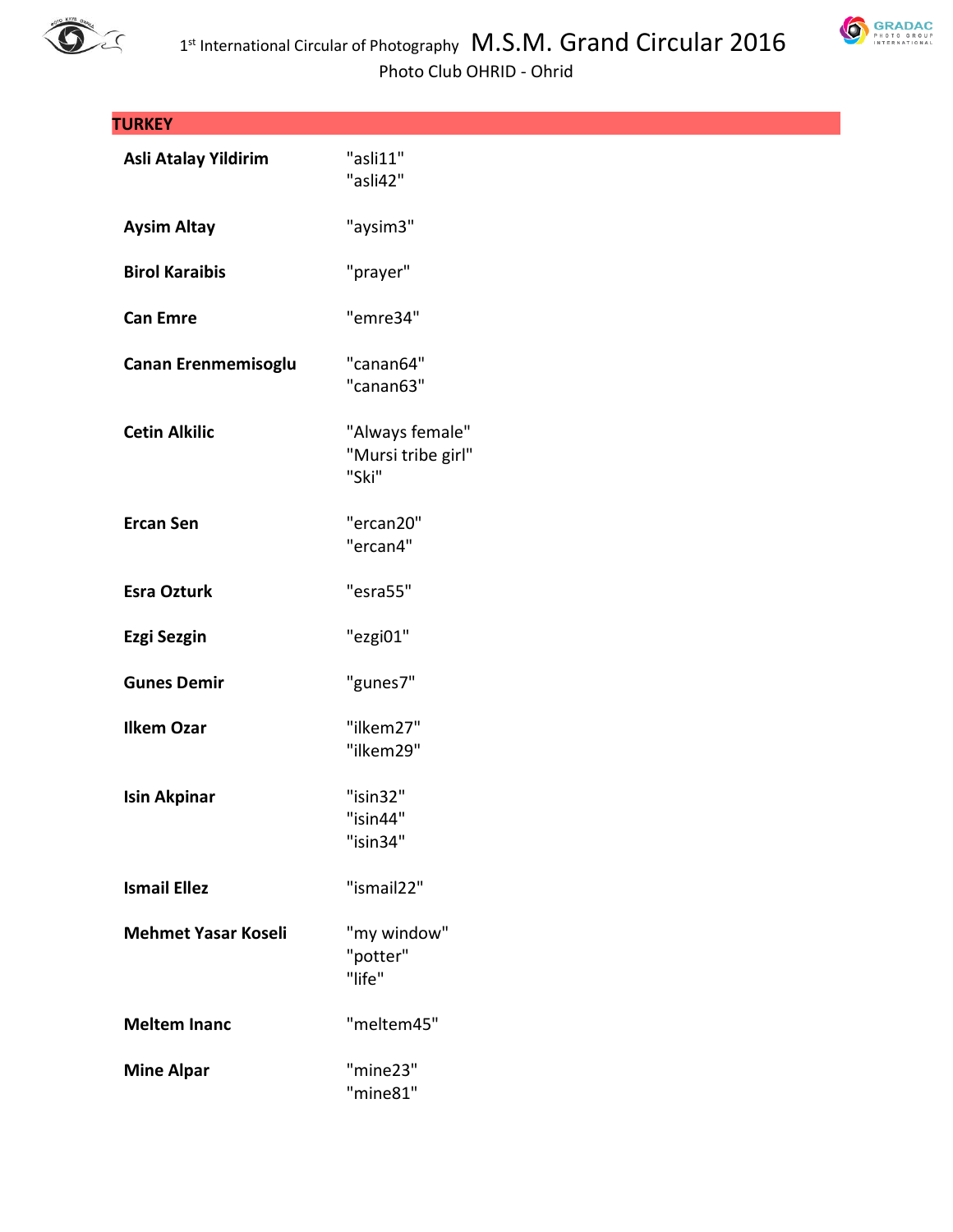

| GRADAC                                 |
|----------------------------------------|
| PHOTO<br>GROUP<br><b>INTERNATIONAL</b> |

| <b>Murat Eksioglu</b>        | "murat05"                                                                      |
|------------------------------|--------------------------------------------------------------------------------|
| Nazan Okay                   | "nazan67"<br>"nazan69"                                                         |
| Nigar Baykan                 | "nigar45"<br>"nigar01"                                                         |
| <b>Nilufer Kuzu Uluevren</b> | "nilufer30"<br>"nilufer1"                                                      |
| <b>Nuray Erturk</b>          | "nuray15"                                                                      |
| <b>Semsi Spencer</b>         | "semsi8"<br>"semsi55"                                                          |
| <b>Tahsin Gun</b>            | "tahsin81"                                                                     |
| <b>Tulu Erzene</b>           | "tulu31"<br>"tulu21"                                                           |
| Zeliha Ozcan                 | "zeliha 82"<br>"zeliha31"                                                      |
| Zeynep Banu Ergin            | "zbanu26"<br>"zbanu32"                                                         |
| <b>UK</b>                    |                                                                                |
| <b>Chris Whitty</b>          | "Blizzard Stoke Park"                                                          |
| <b>John Larry</b>            | "Giraffe at Sunset"<br>"Storm at St Aldhelms Chapel"<br>"Walking in the Light" |
| <b>Paul Keene</b>            | "Rose"                                                                         |
| <b>Tim Munsey</b>            | "Lucifer"                                                                      |
| <b>UNITED ARAB EMIRATES</b>  |                                                                                |
| <b>Adnan Ibrahim</b>         | "HAPPY"<br>"BABA JE"                                                           |
| Muna Al Zaabi                | "Angel in Chefchaoen 2"<br>"around the mosque"                                 |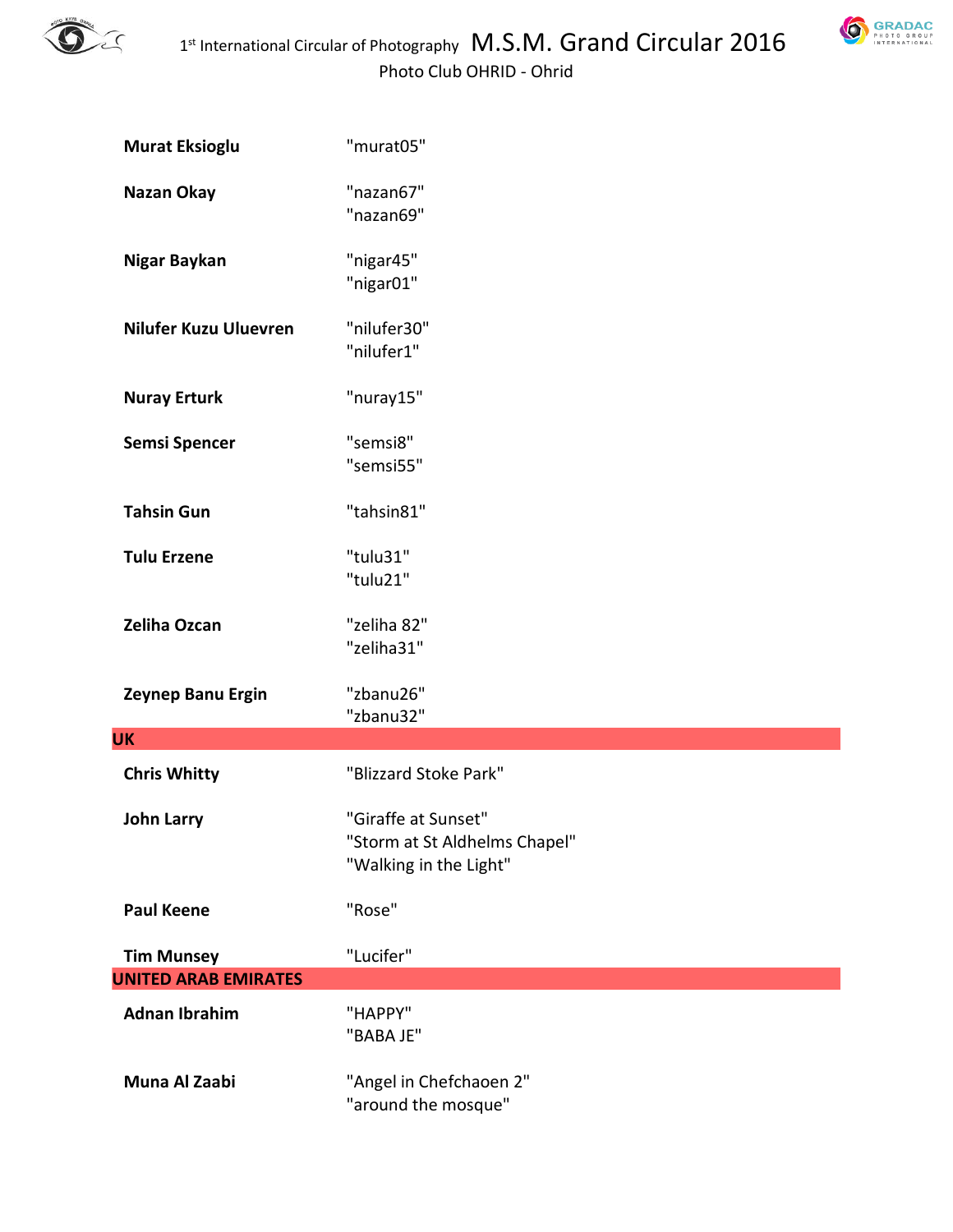



| <b>Ola Allouz</b>       | "Colorful Chefchaouen"                                                               |
|-------------------------|--------------------------------------------------------------------------------------|
| <b>USA</b>              |                                                                                      |
| <b>Gary Potts</b>       | "Waterfall Mystery 2"                                                                |
| <b>Godfrey Wong</b>     | "Blue Angels 13"                                                                     |
| <b>Larry Cowles</b>     | "Take 2 Sabrina Fur Fashion"<br>"Black Hat and Fur Banke"                            |
| Lingyun Mao             | "Suicide Horse"<br>"Farm"                                                            |
| <b>Sharp Todd</b>       | "Enjoying The Sunset"                                                                |
| <b>Thomas Lang</b>      | "Look At Me"<br>"Hawaii Surfing 15-02"<br>"Journey In The Desert"<br>"Herding Light" |
| <b>Tracy Shuxi Feng</b> | "Horse Racing At The Frontier"                                                       |
| <b>VIETNAM</b>          |                                                                                      |
| <b>Duy Tuong Nguyen</b> | "New day 2"                                                                          |
| <b>WALES</b>            |                                                                                      |
| <b>Neville Thomas</b>   | "Communication"                                                                      |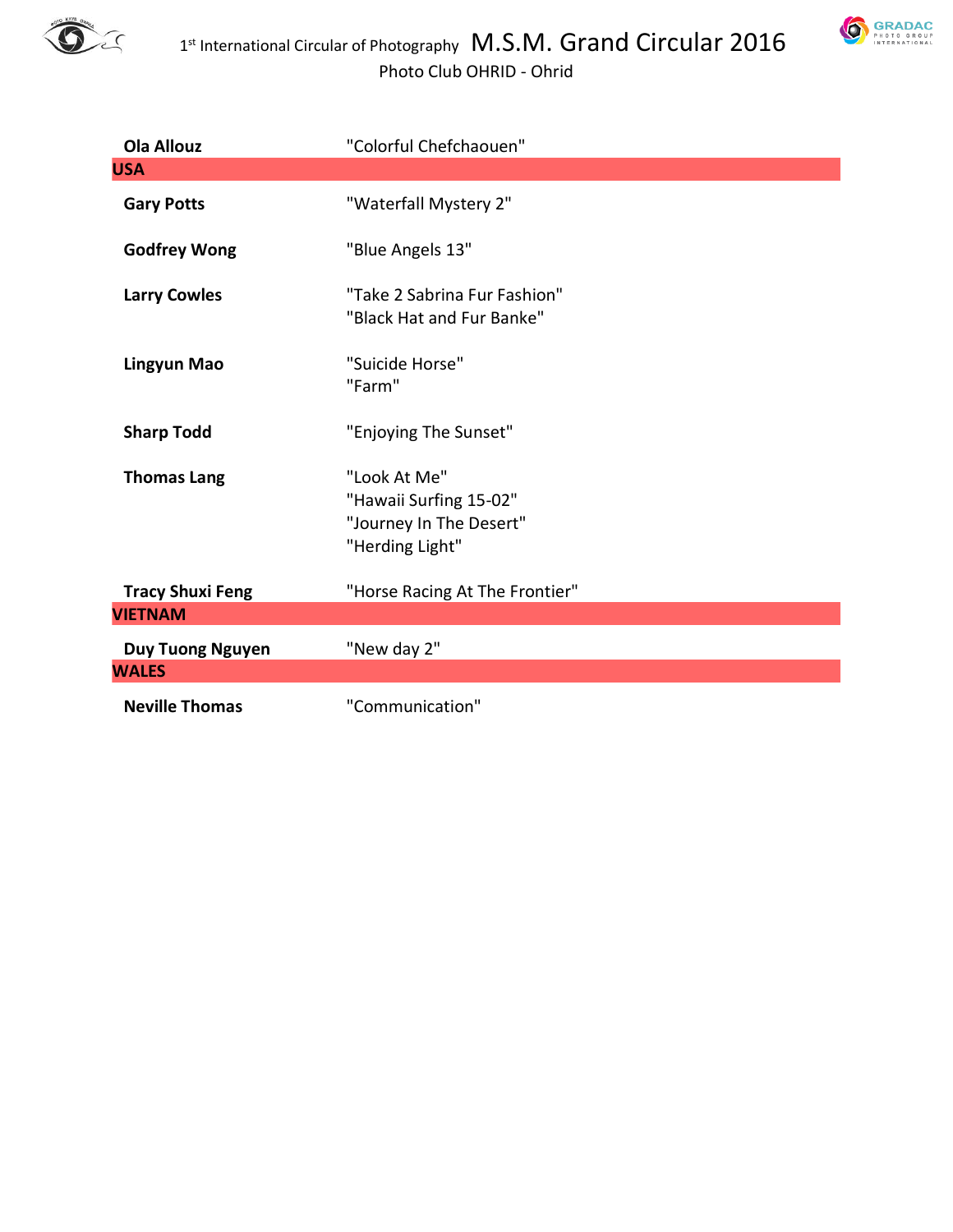



## SECTION **B PHOTO TRAVEL** - Acceptances

| <b>TOTAL</b>             |              | <b>ACCEPTED</b>                                                               |       |              |               |
|--------------------------|--------------|-------------------------------------------------------------------------------|-------|--------------|---------------|
| Works                    | Participants | <b>States</b>                                                                 | Works | Participants | <b>States</b> |
| 1130                     | 283          | 49                                                                            | 339   | 191          | 46            |
| <b>AUSTRALIA</b>         |              |                                                                               |       |              |               |
| <b>John North</b>        |              | "QUEEN VICTORIA BRIDGE"                                                       |       |              |               |
| <b>Joseph Tam</b>        |              | "Super Power"                                                                 |       |              |               |
| <b>Kim Wormald</b>       |              | "Sunrise warms the Valley"                                                    |       |              |               |
| <b>Violet Wilson</b>     |              | "A Place in the Sun"                                                          |       |              |               |
| <b>Yongxiong Ling</b>    |              | "Disabled car race 2"<br>"Purse seine 3"<br>"Going home 14"<br>"Happiness bw" |       |              |               |
| <b>AUSTRIA</b>           |              |                                                                               |       |              |               |
| <b>Alois Bernkopf Dr</b> |              | "Carpetdealer"<br>"Ceremony"<br>"Indian village-school"                       |       |              |               |
| <b>Stefan Nagy</b>       |              | "Iceland"<br>"Vulcan"<br>"Douro River"                                        |       |              |               |
| <b>BAHRAIN</b>           |              |                                                                               |       |              |               |
| <b>Hassan Altaif</b>     |              | "dream"                                                                       |       |              |               |
| <b>Hussain Fardan</b>    |              | "Solace"                                                                      |       |              |               |
| <b>Khalid Ebrahim</b>    |              | "Sado Place"                                                                  |       |              |               |
| <b>Mamdooh Alsaleh</b>   |              | "Feeding time"<br>"Hena"<br>"Highland"                                        |       |              |               |
| <b>Muneer Al Najjar</b>  |              | "Grooming"                                                                    |       |              |               |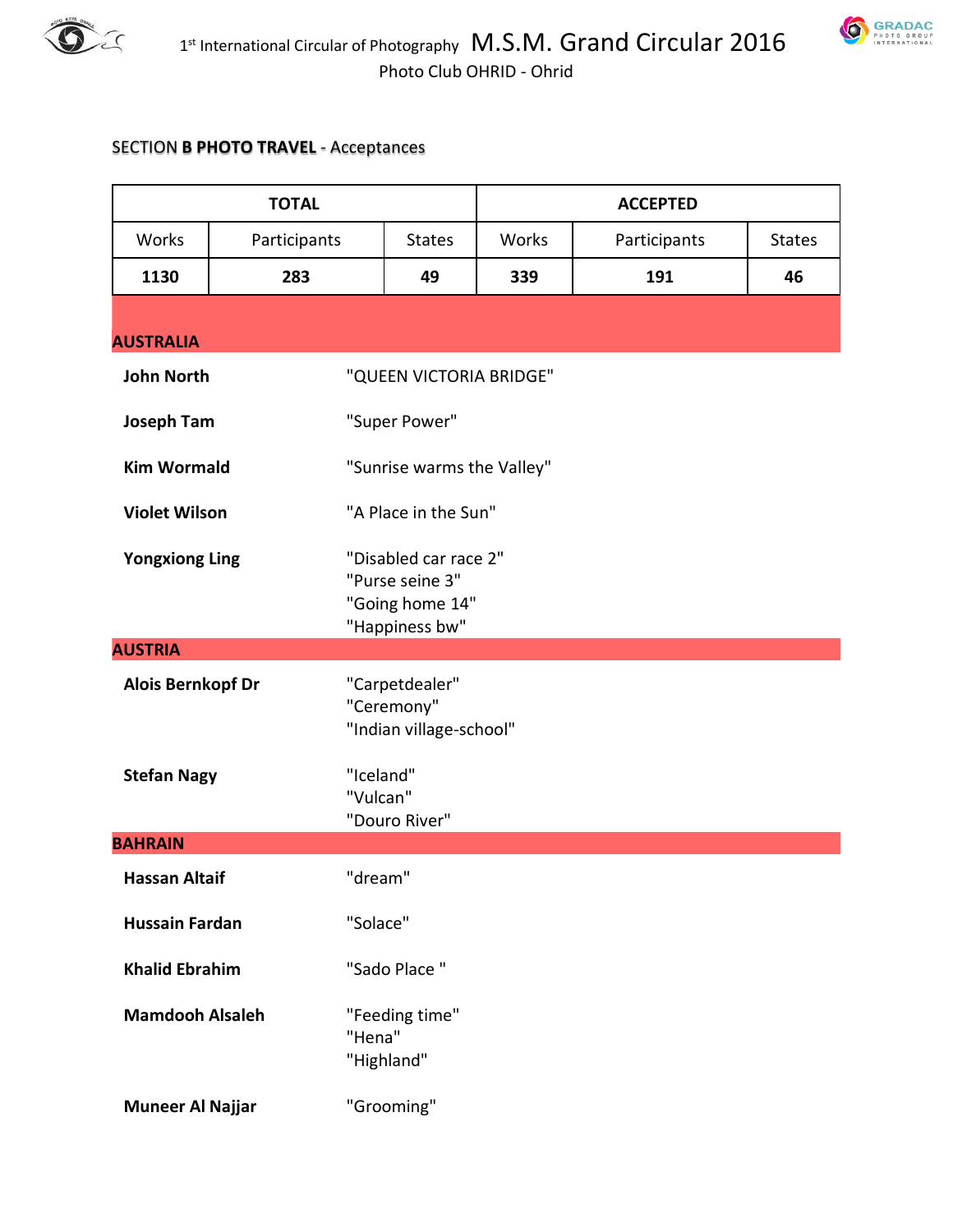



| <b>Thekrayat Radhi</b>  | "Boal Jumbing"<br>"Chico"<br>"Red Mirror"                   |
|-------------------------|-------------------------------------------------------------|
| <b>BELGIUM</b>          |                                                             |
| <b>Claude Simon</b>     | "Himba Motherhood"                                          |
| Davy Van Gestel         | "Express train"                                             |
| <b>Eugene Ponsaerts</b> | "Brume en montagne"<br>"Vietnam Market b"                   |
| <b>CANADA</b>           |                                                             |
| Dany Chan               | "Bull Riding"<br>"Wake Up The Dragon"                       |
| <b>Francis King</b>     | "Antarctica Landscapes 3 BW"<br>"You Will Hear Much Better" |
| <b>Phillip Kwan</b>     | "Sand Dune at Sunrise"                                      |
| <b>CHINA</b>            |                                                             |
| <b>Chunxin Ye</b>       | "Little Monk"<br>"Passersby"                                |
| <b>Desheng Xu</b>       | "Tradition"                                                 |
| <b>Fang Wu</b>          | "Fishing"                                                   |
| <b>Fangru Wei</b>       | "Fog pan fishing boat"<br>"Way back"                        |
| <b>Guixiang Huang</b>   | "Love"<br>"Fishing"                                         |
| <b>Guohua Liu</b>       | "Red Houses"                                                |
| <b>Hefeng Wu</b>        | "Windows of Potala Palace"                                  |
| Hong Li                 | "Village barbershop"<br>"Village Class"                     |
| <b>Hongjie Jiang</b>    | "On the Way to Pilgrimage"                                  |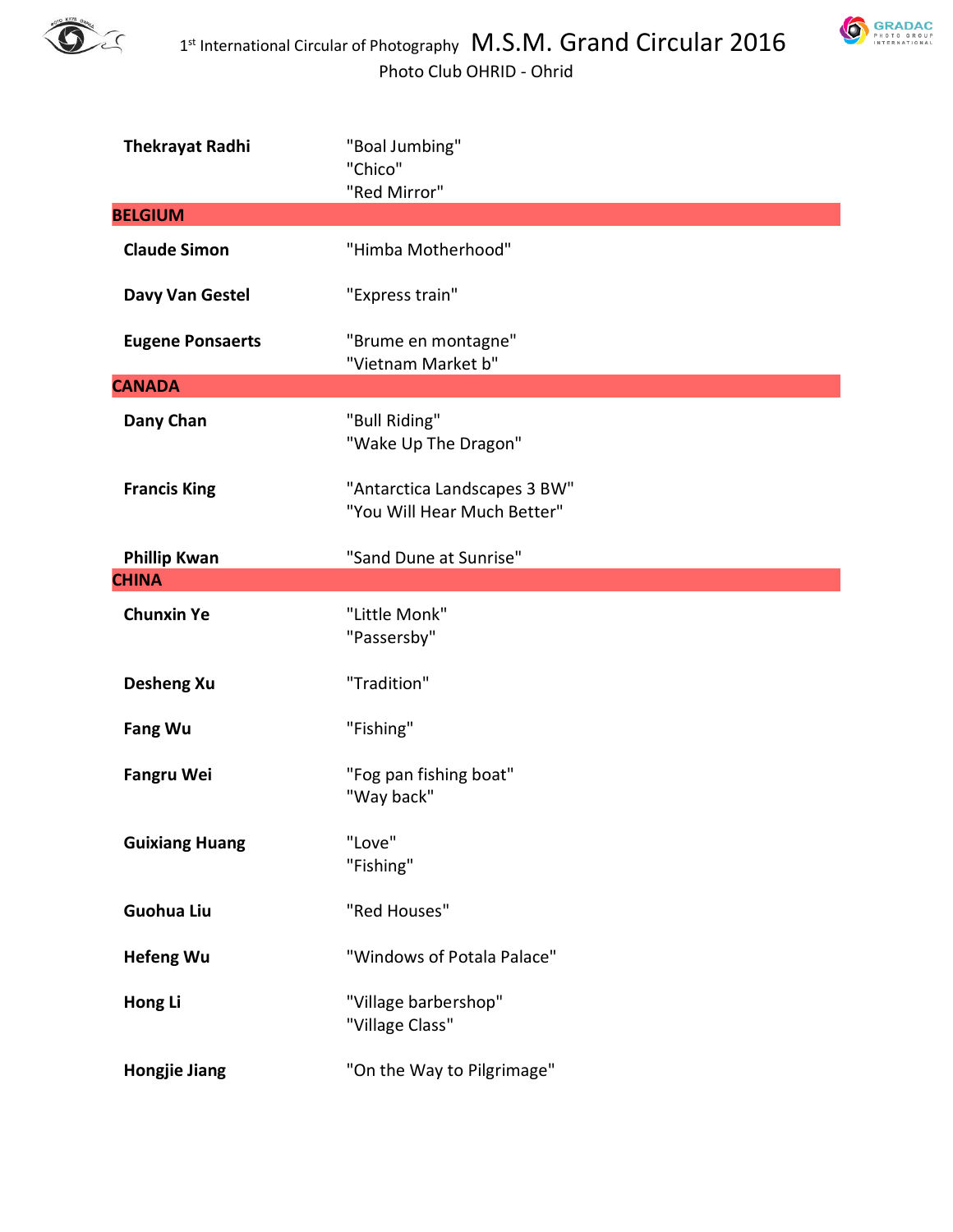



| <b>Hw Chan</b>        | "Rain day street 13"<br>"Running of the Bulls 9"<br>"Lake Bled Ljubljana"       |
|-----------------------|---------------------------------------------------------------------------------|
| <b>Jiangiang Chen</b> | "Swimming"<br>"Happy Childhood"                                                 |
| Jinghui Chen          | "BEAUTIFUL PLAIN NO9"<br>"ISLAND MIST NO1"                                      |
| <b>Kuanglong Luo</b>  | "Loading"                                                                       |
| <b>Lanfeng Chen</b>   | "Dragon 1"<br>"Gannan Buddha sai"                                               |
| Limin Wu              | "Travel in the Rape Flower Field"                                               |
| <b>Min Huang</b>      | "Desert camel shadow2"                                                          |
| Peng Li               | "A Pious Kid"<br>"Holy Worship 7"<br>"Mother and Kid"                           |
| <b>Shuying Li</b>     | "Fishing"<br>"Sharing"                                                          |
| <b>Wenguang Lu</b>    | "Body Art"                                                                      |
| Xiaomei Xu            | "A horse and Easter Island statues"                                             |
| <b>Xiaoqing Chen</b>  | "Pleasant Journey"<br>"Crowded Train"                                           |
| <b>Xinxin Chen</b>    | "Girl in red mud"                                                               |
| Xu Jian               | "Giant net fishing"<br>"Looking back"<br>"spiral stairs"<br>"Tibetan horserace" |
| Yi Wan                | "Diaoyang race"<br>"Sacrifice Series 81"<br>"Terraced field 11"                 |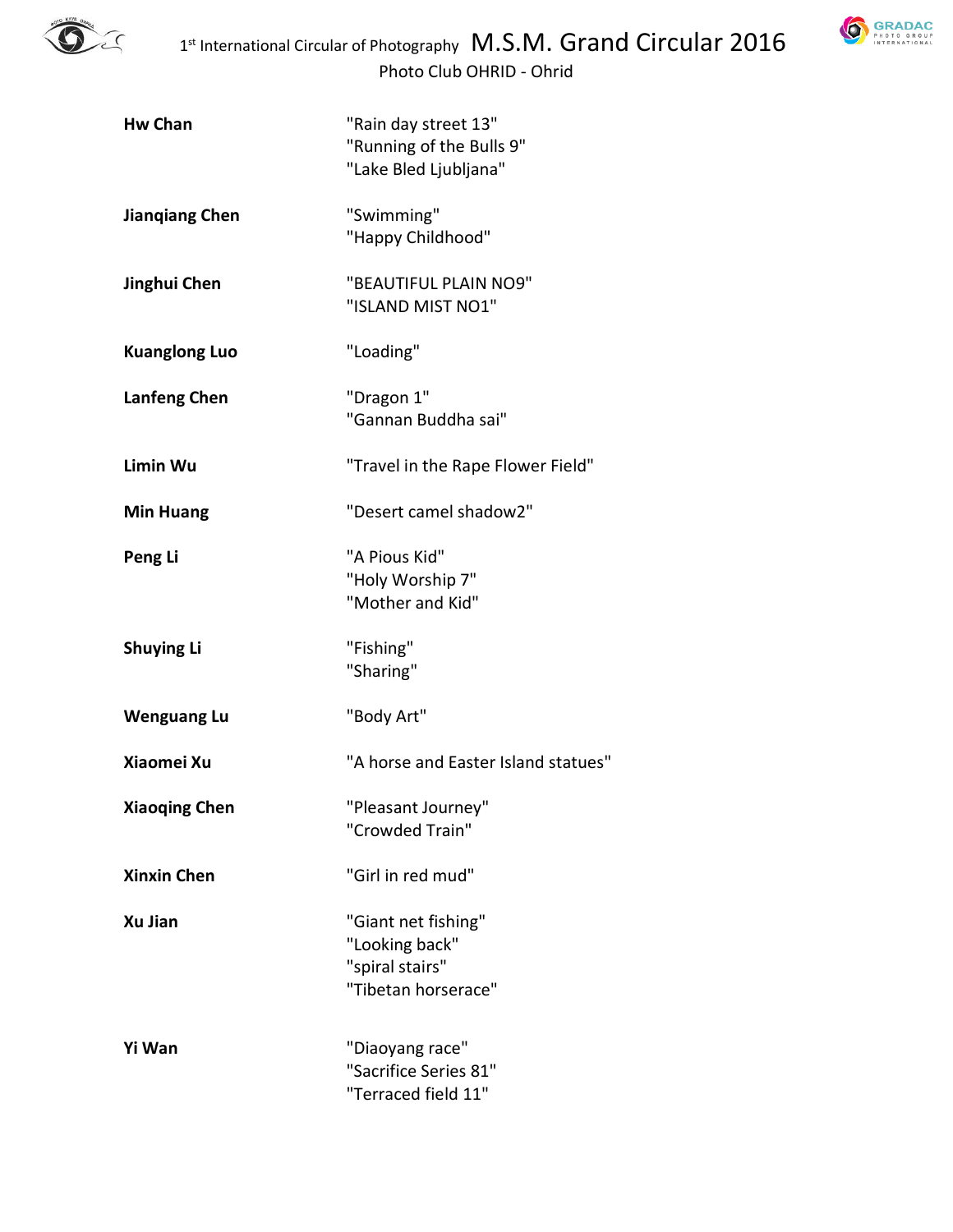



| <b>Yong Yang</b>         | "Sheepherder"                                                                                 |
|--------------------------|-----------------------------------------------------------------------------------------------|
| Yun Lin                  | "Farm Life"                                                                                   |
| <b>CYPRUS</b>            |                                                                                               |
| <b>Agis Taramides</b>    | "Vatican museum"                                                                              |
| <b>Kenan Hurdeniz</b>    | "HAMNOY"<br>"DRACULA"                                                                         |
| <b>Mehmet Gokyigit</b>   | "potato harvest"                                                                              |
| Nicholas Epiphaniou      | "St Paul Cathedral"                                                                           |
| <b>Romos Kotsonis</b>    | "Yachts and Boats"                                                                            |
| <b>Tevfik Ulual</b>      | "BASKET MAKER"<br>"FORA"<br>"VILLAGER"                                                        |
| <b>EGYPT</b>             |                                                                                               |
| <b>Mohamed El Rayes</b>  | "Shadows of Happiness"                                                                        |
|                          |                                                                                               |
| <b>ENGLAND</b>           |                                                                                               |
| <b>Bob Devine</b>        | "whos watching who"                                                                           |
| <b>FRANCE</b>            |                                                                                               |
| <b>Roger Jourdain</b>    | "Dune 45"<br>"Inspection in Masai School"<br>"Sowing In India"<br>"Suku Bajo Benteg Children" |
| <b>GERMANY</b>           |                                                                                               |
| <b>Bernhard Pfeiffr</b>  | "Dubai evening"<br>"Water Bus"                                                                |
| <b>Eva Maria Zernig</b>  | "Autumn Triad"<br>"Chiemsee Evening 1"<br>"The Yellow Buoy"                                   |
| <b>Frank Hausdoerfer</b> | "Red Fitz Roy"                                                                                |
| <b>Gunther Riehle</b>    | "visitor near camp"                                                                           |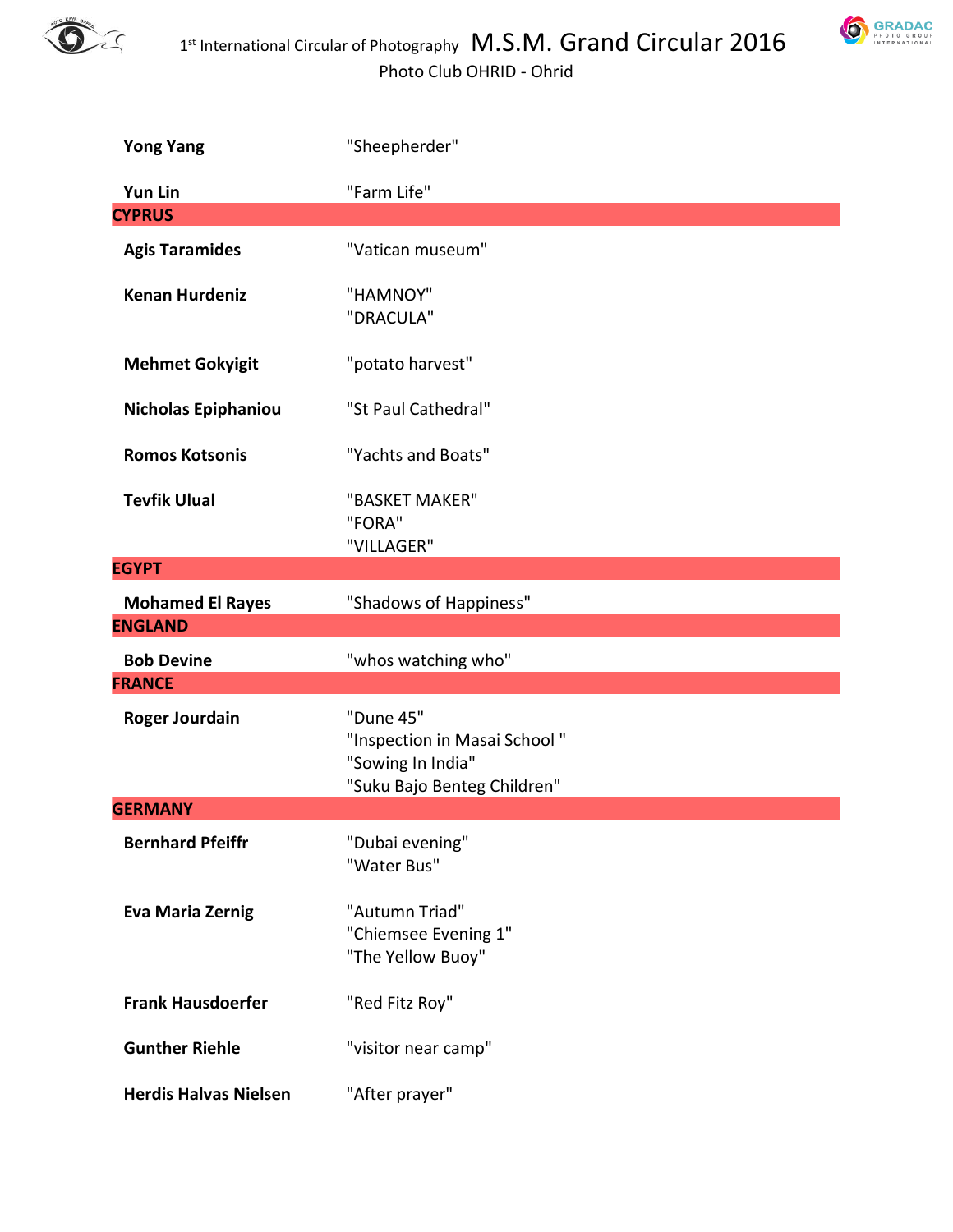



| <b>Klaus Schwinges</b>                    | "Vorsaison"                                                   |
|-------------------------------------------|---------------------------------------------------------------|
| <b>Manfred Kluger</b>                     | "on sightseeing tour-1"<br>"meditative-1"                     |
| <b>Ursula Bruder</b>                      | "Xiapu 1"                                                     |
| <b>Volker Meinberg</b>                    | "Gentoo Penguins 01"                                          |
| <b>Wolfgang Schweden</b><br><b>GREECE</b> | "Der Weg 1 BW"                                                |
| <b>Giorgos Tsigkas</b>                    | "Messolonghi lagoon"                                          |
| <b>Kostas Chalkiadakis</b>                | "Horse rider Nr2"<br>"Little girl Nr3"<br>"Sunrise in desert" |
| <b>Manolis Koutsakis</b>                  | "MOROCCO 1"                                                   |
| <b>HONG KONG</b>                          |                                                               |
| Chau Kei Checky Lam                       | "Cave Buddha"<br>"Speed Rush"<br>"Sunset Bridge"              |
| <b>Eric Woo</b>                           | "INDIA GIRLS AT HOME"                                         |
| <b>Hoi Yan Fong</b>                       | "Freezed up"                                                  |
| <b>Kam Yuk Anita Yick</b>                 | "Family play 002"                                             |
| <b>Kwok Kei Daniel Tse</b>                | "Morning fog 001"<br>"Flower show 012"<br>"Fog morning 024"   |
| <b>Man Yu Alex Fung</b>                   | "A festive night"<br>"Celebration"<br>"Nature life"           |
| <b>Shiu Sun Cheung</b>                    | "Masai Style Jumping"                                         |
| <b>Th David Leung</b>                     | "COUPLE AND COW"                                              |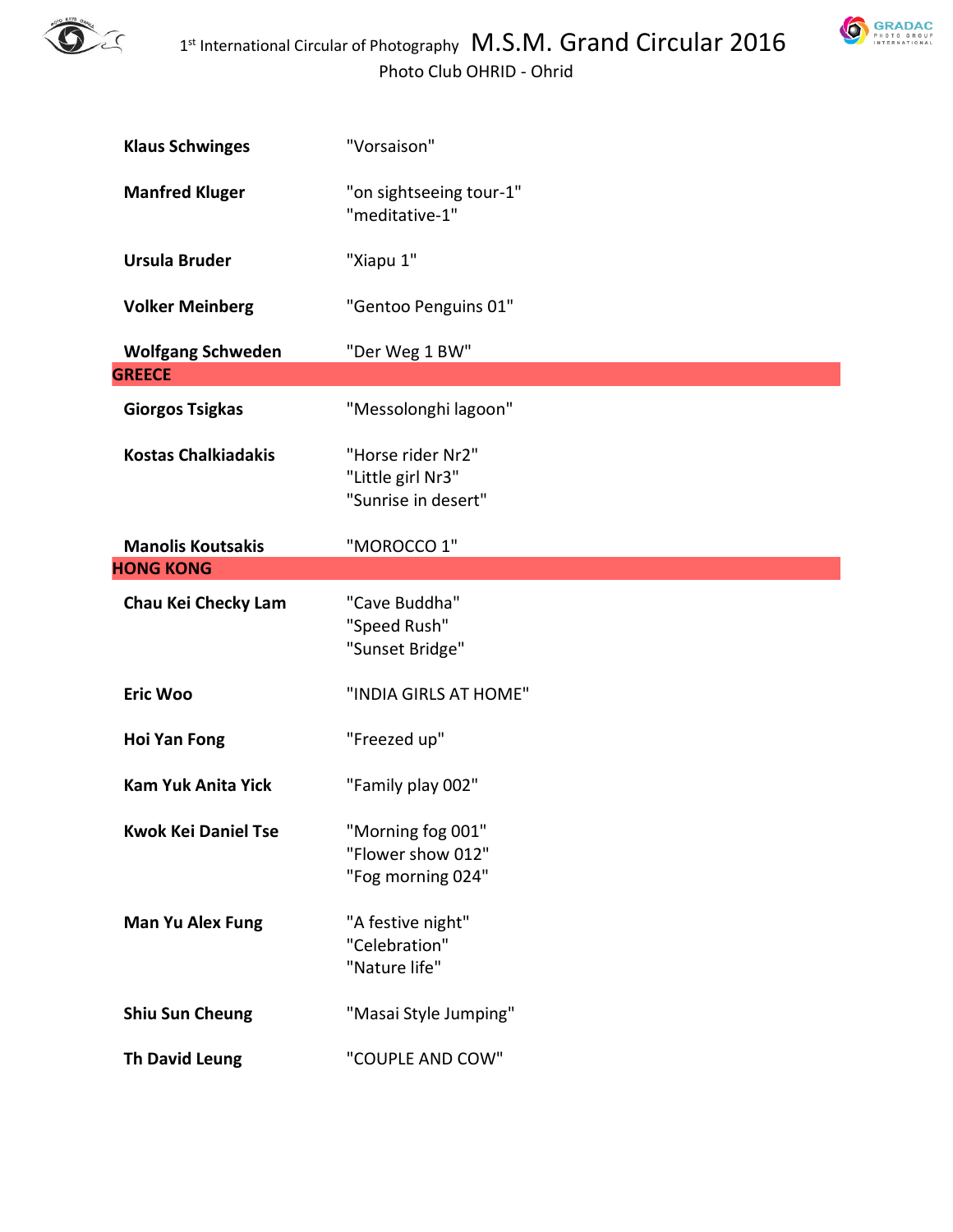

**SRADAC** 

| <b>INDIA</b>               |                                                                                       |
|----------------------------|---------------------------------------------------------------------------------------|
| Dipankar Dasgupta          | "The Train"                                                                           |
| <b>Henry Nongrum</b>       | "Behdeinkhlam-Jaintia Hills"                                                          |
| Korlapati Saraswatirao     | "mahashiva prabha"                                                                    |
| Sathyanarayana CR          | "NO PLASTICS PLEASE"                                                                  |
| <b>Sounak Banerjee</b>     | "Desert Horizons"                                                                     |
| <b>INDONESIA</b>           |                                                                                       |
| The Eng Loe Djatinegoro    | "SHOVEL TRASH"<br>"SKY SHOWER"                                                        |
| <b>IRAQ</b>                |                                                                                       |
| <b>Kadhum Yasser</b>       | "noor"<br>"ali draj"                                                                  |
| <b>IRELAND</b>             |                                                                                       |
| <b>Joe Doyle</b>           | "Canary Wharf"                                                                        |
| <b>Paul Maher</b>          | "Windy Day"                                                                           |
| <b>ISRAEL</b>              |                                                                                       |
| <b>Leonid Goldin</b>       | "Alcazar"<br>"Dream of Man"<br>"Greek orthodoxes"<br>"Morning Mail 2"                 |
| <b>ITALY</b>               |                                                                                       |
| <b>Bernini Giuseppe</b>    | "On the pier"<br>"Light on the bridge"<br>"Toscana attimi di luce 01"<br>"Al pascolo" |
| <b>Claudio Serboli</b>     | "Sul Ponte"                                                                           |
| <b>Francesca Salice</b>    | "PARKOUR"                                                                             |
| <b>Francesco Tarantini</b> | "EXPO Milan people 1"                                                                 |
| <b>Marco Garabello</b>     | "Brooklyn Bridge"<br>"El Carnicero"                                                   |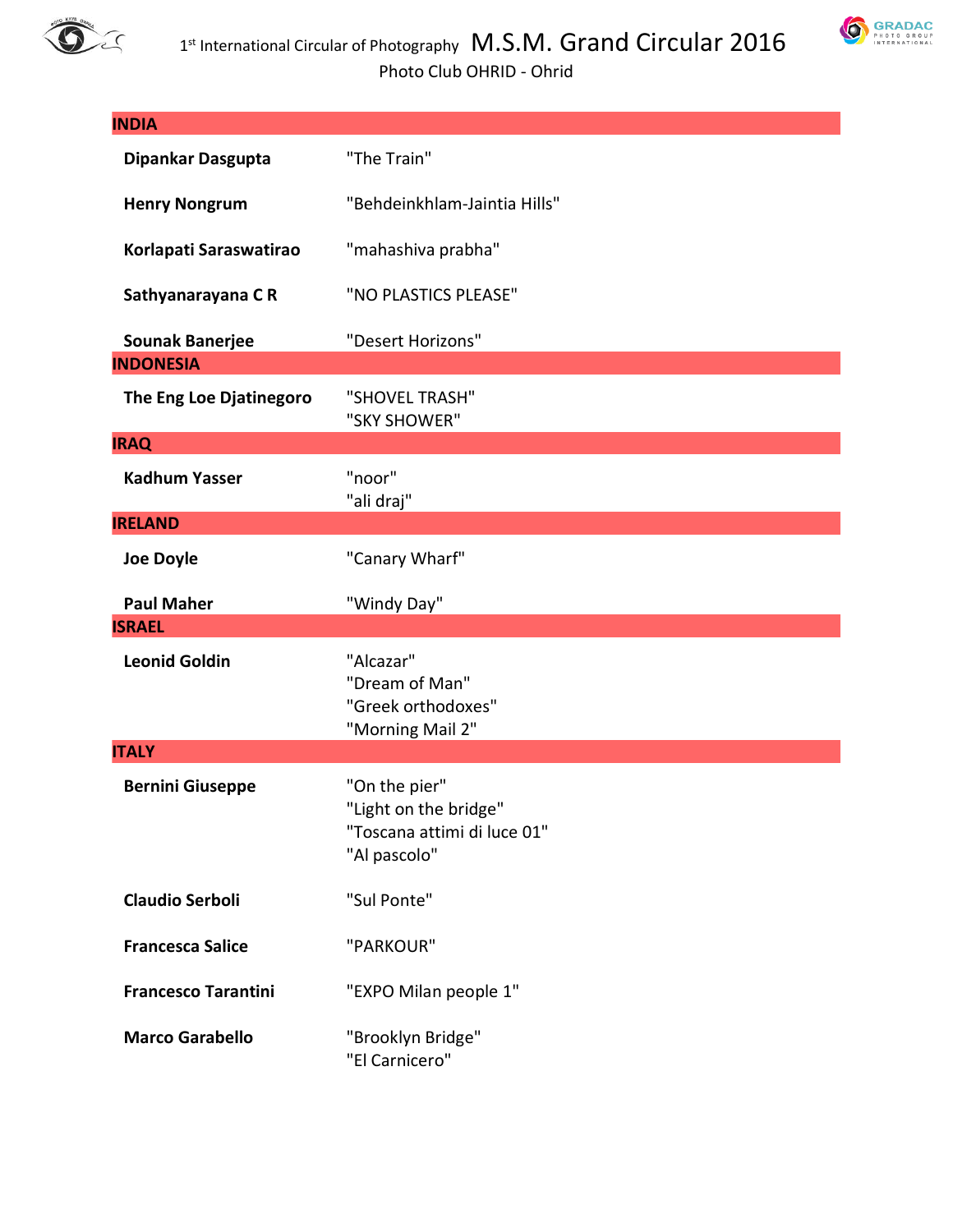



| Simone Boddi              | "winter 1"<br>"winter 7"                                                 |
|---------------------------|--------------------------------------------------------------------------|
| <b>KUWAIT</b>             |                                                                          |
| <b>Yousef Almuhanna</b>   | "yellow"                                                                 |
| <b>MACEDONIA</b>          |                                                                          |
| Dejan Angelovski          | "Most"                                                                   |
| <b>Filip Ilievski</b>     | "At the airport 2"                                                       |
| <b>Gligor Maksimovski</b> | "Paprikar"<br>"Red homeless"                                             |
| Vladimir Jovanovski       | "Run kids"<br>"Prague 02-2014"<br>"Prague 05-2014"                       |
| <b>MALAYSIA</b>           |                                                                          |
| <b>Danny Yen Sin Wong</b> | "Duoyishu"<br>"Kathmandu Durbar Square"<br>"Red Cubes"                   |
| <b>Kheng Yong Teoh</b>    | "Six Kids"<br>"Two Boys Climbing Trees"                                  |
| <b>Min Tan</b>            | "GUILIN LIFESTYLE"<br>"TRADITIONAL COOKING"<br>"MONKS OF WHITE STUPA"    |
| <b>Siow Yih Teo</b>       | "Jump To Sea"<br>"Swing In The Sea"<br>"Tug Of War"                      |
| <b>NETHERLANDS</b>        |                                                                          |
| <b>Daniel Lybaert</b>     | "Winter in Zeeland"<br>"Berijpt landschap"<br>"Winterochtend"            |
| <b>NORWAY</b>             |                                                                          |
| <b>Atle Sveen</b>         | "Blue hour sunset"                                                       |
| <b>June Groenseth</b>     | "Blue snow"<br>"Delp in snow"<br>"Divine light"<br>"Roundabout is green" |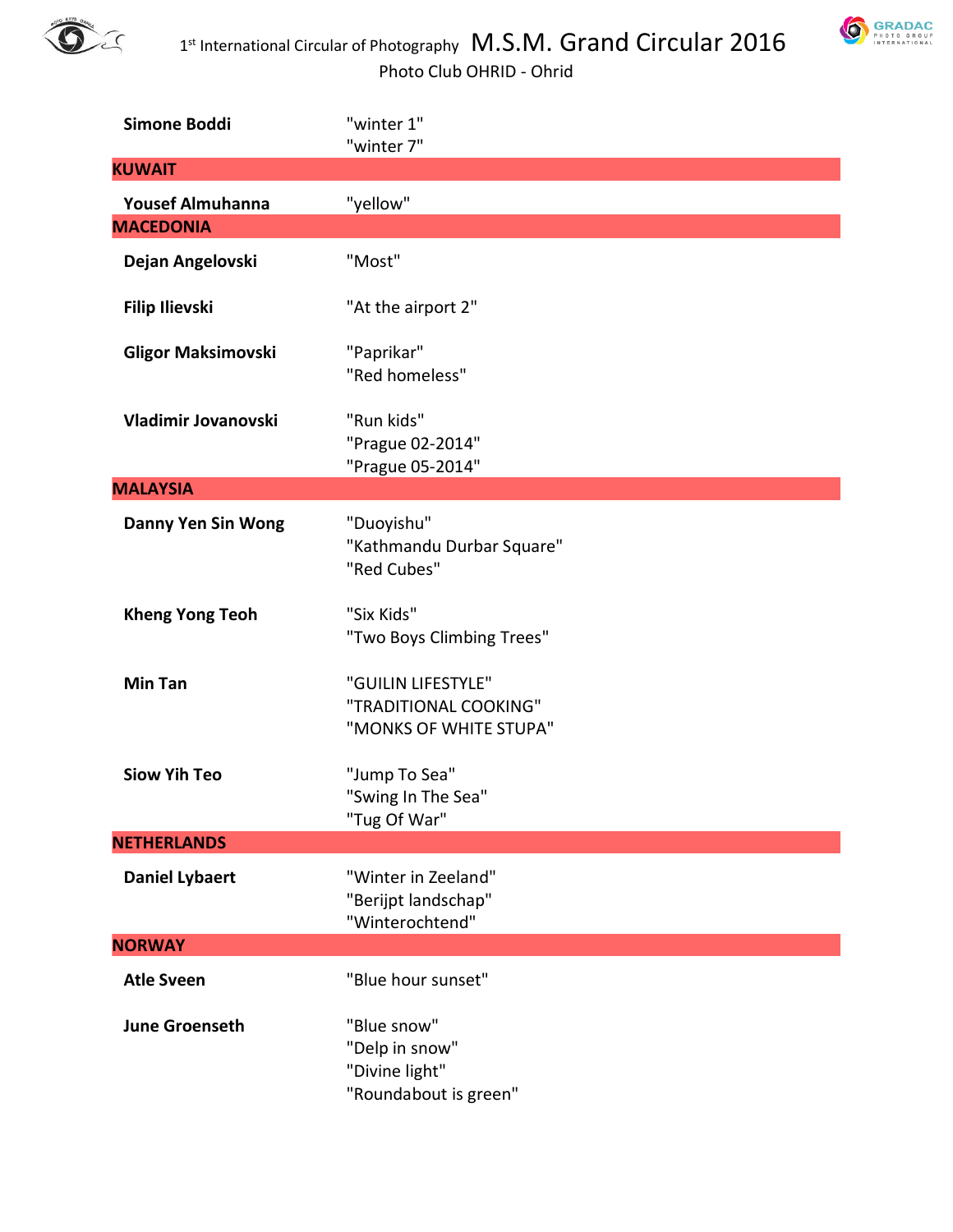



| <b>Kari Gunn Mathisen</b><br><b>Tveito</b> | "The street below me"                                                                  |
|--------------------------------------------|----------------------------------------------------------------------------------------|
| <b>OMAN</b>                                |                                                                                        |
| <b>Bashair Alazry</b>                      | "girl volcano2"                                                                        |
| Habib Alzadjali                            | "The Bedouin Boy"<br>"Three Windows"<br>"Woman Cooking"                                |
| <b>Hamed Alghanboosi</b>                   | "Istanbul-2"<br>"Train-4"<br>"Vietnam-9"                                               |
| <b>Ismael Alsanidi</b>                     | "children in train1"<br>"children in train2"<br>"Mother and son"<br>"The two daughter" |
| <b>Nidhal Alsalmi</b><br><b>POLAND</b>     | "Rainy day"                                                                            |
| <b>Tomasz Okoniewski</b>                   | "on the height"<br>"bon appetit"<br>"titanium from the land of smoke"<br>"fatigue"     |
| <b>PORTUGAL</b>                            |                                                                                        |
| Joao Taborda                               | "French Quarter"<br>"I m Here"<br>"Strong Wind in Venice"                              |
| <b>QATAR</b>                               |                                                                                        |
| Abdulla Al Mushaifri                       | "Visit To Sultan Qaboos Mosque"<br>"Sierra Wall"                                       |
| <b>Ashraf Kotb</b>                         | "Duden Waterfall"                                                                      |
| <b>ROMANIA</b>                             |                                                                                        |
| <b>Istvan Magdo</b>                        | "Square"<br>"The Tree of Life"<br>"Winter stillness"                                   |
| <b>Lajos Nagy</b>                          | "Empire of the snow"                                                                   |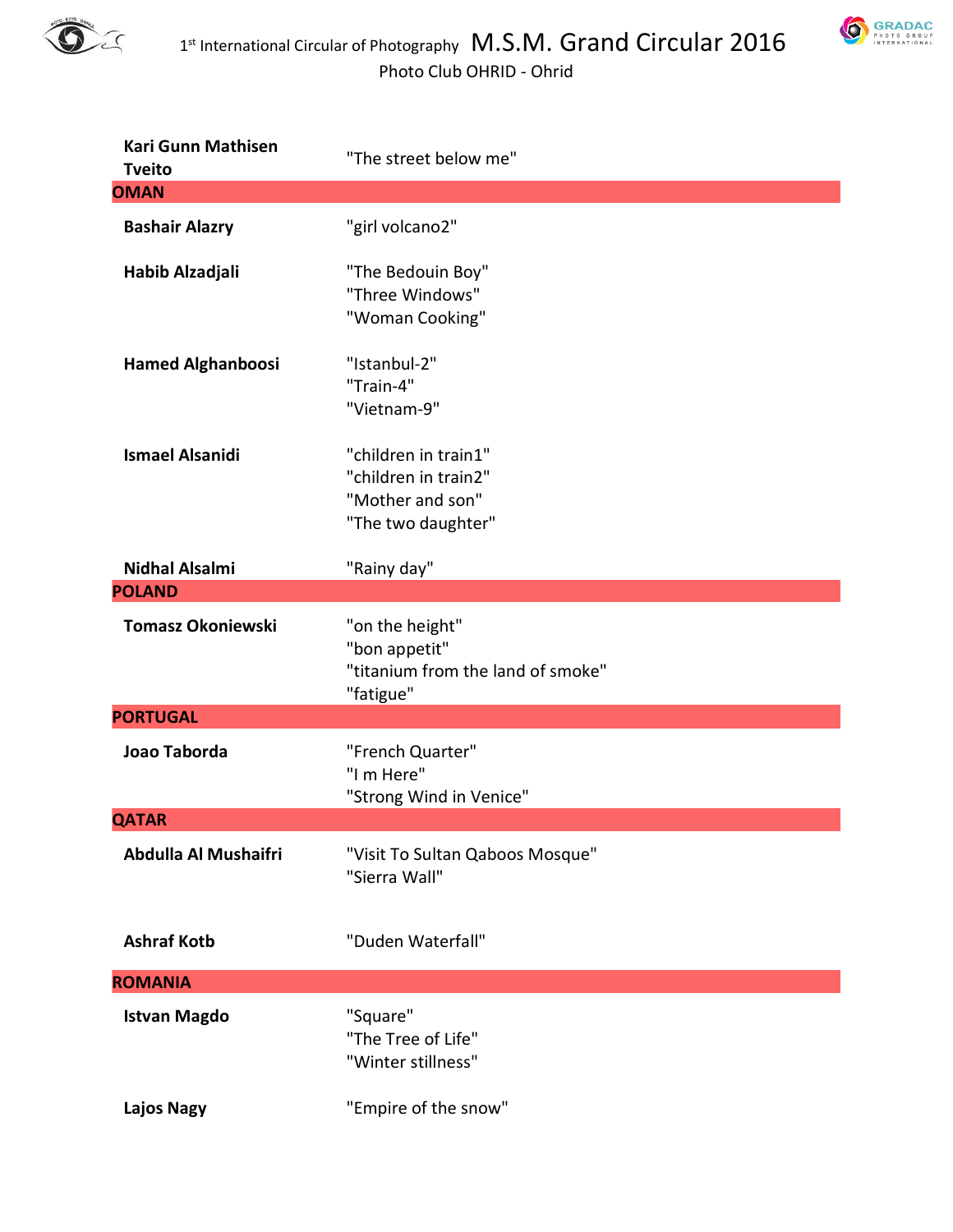



| <b>Valentina Stan</b>                 | "Around the Fountain"<br>"Colors in the Rain"<br>"Winter in Istanbul 2" |
|---------------------------------------|-------------------------------------------------------------------------|
| <b>RUSSIA</b>                         |                                                                         |
| <b>Dmitry Arkhipov</b>                | "Reindeer breeder4"<br>"Arctic landscape"<br>"Cold night"               |
| Olga Shiropaeva                       | "Amen"<br>"From the church"<br>"Road without end"                       |
| <b>Sergey Agapov</b>                  | "Man from Karo tribe"                                                   |
| <b>Sergey Anisimov</b>                | "Reindeer herders - Yamal 2"<br>"Single player"                         |
| <b>Sergey Pesterev</b>                | "Inhabitants of the blue city"<br>"Inhabitants of the blue city 3"      |
| <b>Viktor Kanunnikov</b>              | "Crested Pool"<br>"Tourists in Yellowstone 3"<br>"Valediction"          |
| <b>Yury Pustovoy</b>                  | "Children of Buddha II"<br>"Kasmir India"                               |
| <b>SAUDI ARABIA</b>                   |                                                                         |
| Abdulaziz Albagshi                    | "Collection dates"<br>"funny"<br>"Read the supplication"                |
| <b>Duaa Muany</b>                     | "Her home"<br>"chili womens"                                            |
| Jafar Almokharrag                     | "Hmong Man"                                                             |
| Zakaria Al Hammad<br><b>SCOTLAND</b>  | "spirituality"                                                          |
|                                       |                                                                         |
| <b>Terry Railley</b><br><b>SERBIA</b> | "Italian courtyard"                                                     |
| <b>Aleksandar Durekovic</b>           | "Walkers"                                                               |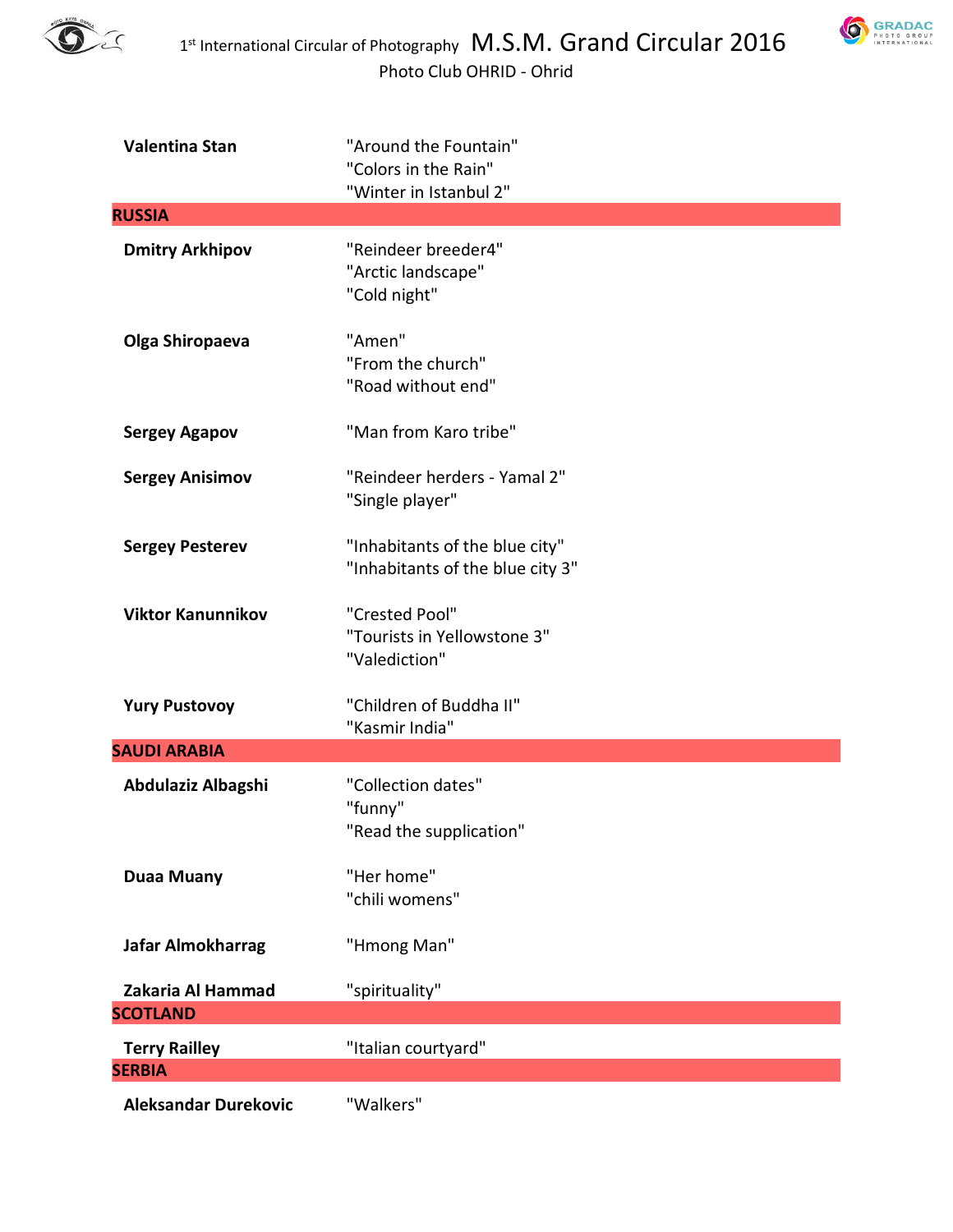



| <b>Borislav Milovanovic</b>                | "Master"                                                   |
|--------------------------------------------|------------------------------------------------------------|
| <b>Branka Vucicevic</b><br><b>Vuckovic</b> | "Nothing between us"<br>"On the stage"                     |
| <b>Damir Buzurovic</b>                     | "Open Mouth"<br>"The boy from Ivanovo"<br>"Tree Aeroplane" |
| Edo Iglic                                  | "This way"<br>"Leisure 2"<br>"Age difference"              |
| <b>Zoran Milutinovic</b>                   | "Vinca Dumping Ground 20"                                  |
| <b>SINGAPORE</b>                           |                                                            |
| <b>Giap Chiu Teo</b>                       | "Kumar N Balu"<br>"Pull The Car"                           |
| Leong Kiat Lim                             | "Girl Repairing Fishing Net"                               |
| <b>Vincent Liew</b>                        | "Devotion"                                                 |
| Zee Kek Heng                               | "Jeeps racing"                                             |
| <b>SLOVENIA</b>                            |                                                            |
| <b>Aleksander Cufar</b>                    | "Wood-E44"<br>"Lady-BW33"<br>"Wood-G900"                   |
| <b>Daniel Mauko</b>                        | "Red balloon"                                              |
| Igor Debevec                               | "Lavender fields IV"<br>"Seller II"                        |
| <b>SOUTH AFRICA</b>                        |                                                            |
| <b>Francois Venter</b>                     | "African bush waking up"                                   |
| <b>SPAIN</b>                               |                                                            |
| <b>Luis Martinez Aniesa</b>                | "Golden Temple"<br>"Grandmothers Color"                    |
| <b>Oskar Gaskon Maranon</b>                | "Molinos manchegos"                                        |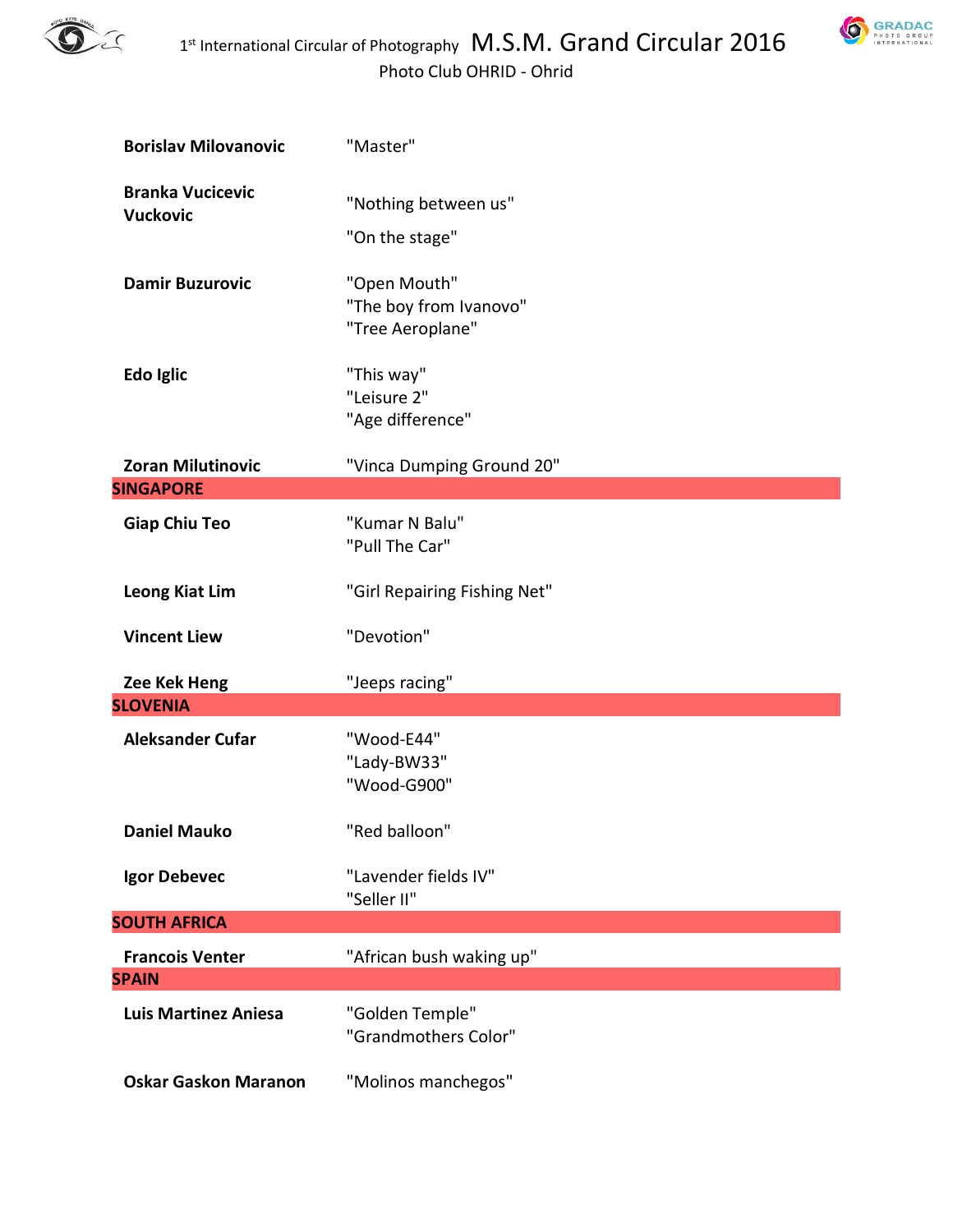



| Sergio Gonzalez Sierra               | "Bridge in colors"                                                                        |
|--------------------------------------|-------------------------------------------------------------------------------------------|
|                                      | "Eifels Tower"<br>"Sunrise in Carrasqueira"                                               |
|                                      | "The cabins and the moon"                                                                 |
| <b>SWEDEN</b>                        |                                                                                           |
| <b>Istvan Csomortani</b>             | "Confused"                                                                                |
| <b>Mikael Bengtsson</b><br>Lestander | "Sitting In Window"                                                                       |
|                                      | "The Fjord"                                                                               |
| <b>SWITZERLAND</b>                   |                                                                                           |
| <b>Urs Jenzer</b>                    | "China Reisterassen"                                                                      |
| <b>TAIWAN</b>                        |                                                                                           |
| Chen You Li                          | "Sunset 4"                                                                                |
| Chi Di Chen                          | "Hail of Fire"                                                                            |
| <b>Hsieh Tung Lin</b>                | "Tibetan Life"                                                                            |
| <b>Hsiu Chin Lee</b>                 | "Desert boating"                                                                          |
|                                      |                                                                                           |
| <b>TURKEY</b>                        |                                                                                           |
| Asli Atalay Yildirim                 | "asli59"<br>"asli52"                                                                      |
| <b>Aysim Altay</b>                   | "aysim27"                                                                                 |
| <b>Birol Karaibis</b>                | "flying aerostat"                                                                         |
| <b>Can Emre</b>                      | "emre24"                                                                                  |
|                                      |                                                                                           |
| <b>Cetin Alkilic</b>                 | "Camel the caravan"<br>"Fishing under the ice"<br>"Iranian streets"<br>"Street and child" |
| <b>Esra Ozturk</b>                   | "esra01"<br>"esra330"                                                                     |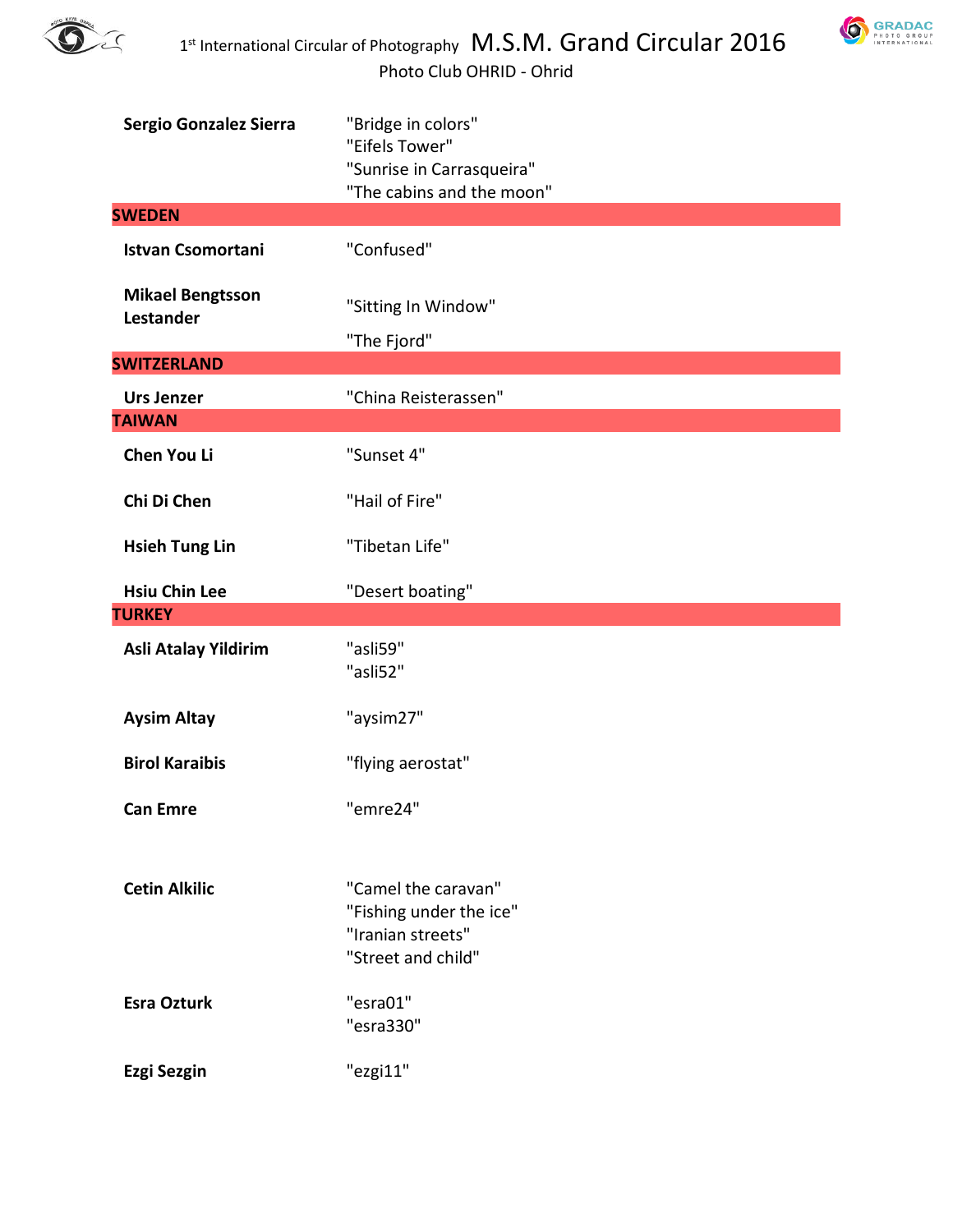

| <b>GRADAC</b><br>PHOTO GROUP<br>INTERNATIONAL |
|-----------------------------------------------|
|                                               |

| <b>Figen Tuncer</b>          | "figen12"                                 |
|------------------------------|-------------------------------------------|
| <b>Gunes Demir</b>           | "gunes17"<br>"gunes2"                     |
| <b>Halenur Diricanli</b>     | "hale21"<br>"hale17"                      |
| <b>Ilkem Ozar</b>            | "ilkem82"<br>"ilkem09"                    |
| <b>Isin Akpinar</b>          | "isin05"<br>"isin45"<br>"isin46"          |
| <b>Ismail Ellez</b>          | "ismail51"<br>"ismail34"                  |
| <b>Mehmet Yasar Koseli</b>   | "ritim"<br>"kamondo"                      |
| <b>Meltem Inanc</b>          | "meltem35"<br>"meltem33"<br>"meltem79"    |
| <b>Mine Alpar</b>            | "mine05"                                  |
| <b>Murat Eksioglu</b>        | "murat41"                                 |
| Nazan Okay                   | "nazan35"<br>"nazan17"<br>"nazan26"       |
| Nigar Baykan                 | "nigar25"                                 |
| <b>Nilufer Kuzu Uluevren</b> | "nilufer81"<br>"nilufer83"<br>"nilufer76" |
| <b>Nuray Erturk</b>          | "nuray10"<br>"nuray16"                    |
| Semsi Spencer                | "semsi13"<br>"semsi43"                    |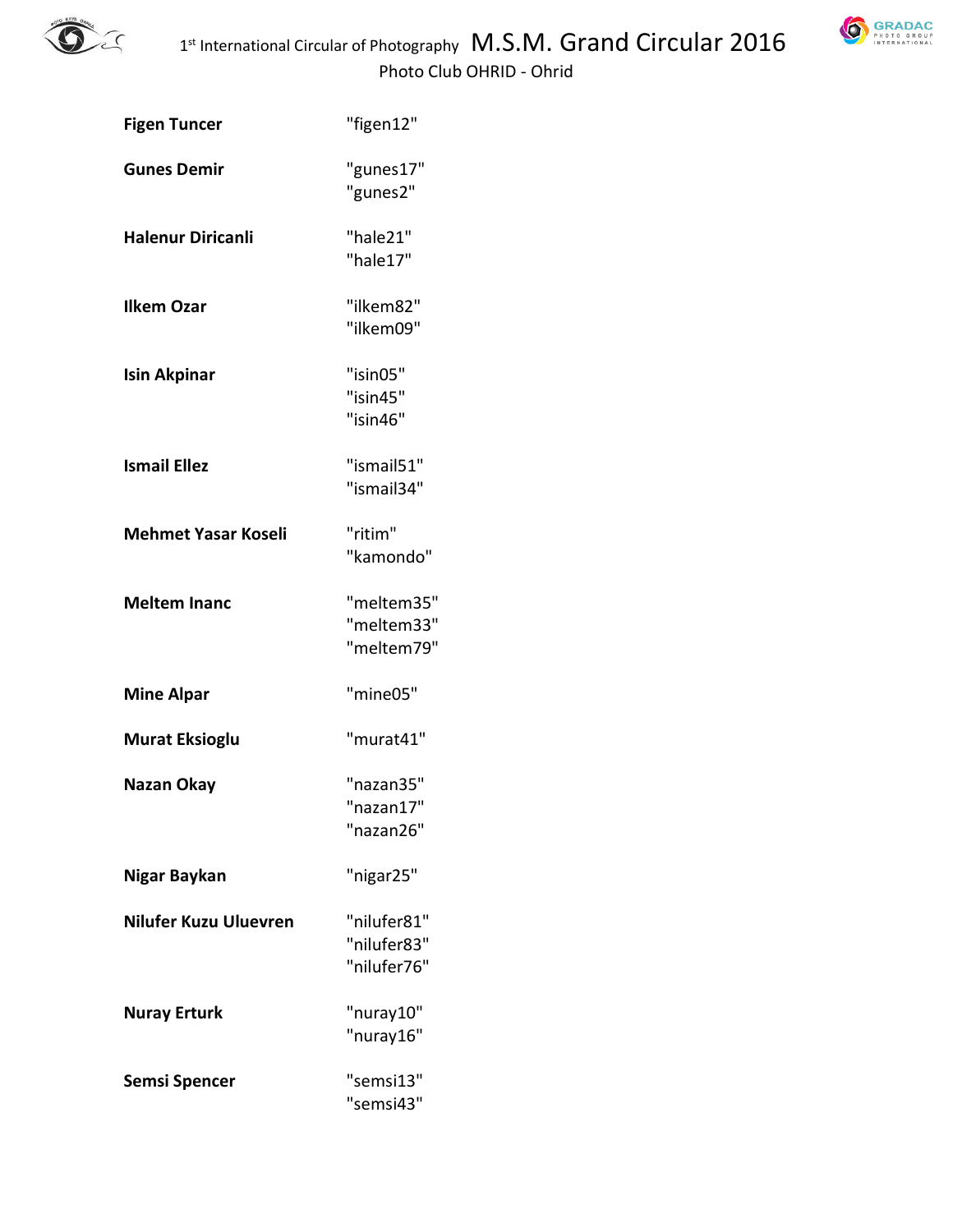



| <b>Tulu Erzene</b>          | "tulu32"                                                                         |
|-----------------------------|----------------------------------------------------------------------------------|
| Zeliha Ozcan                | "zeliha05"                                                                       |
| Zeynep Banu Ergin           | "zbanu3"<br>"zbanu10"<br>"zbanu17"                                               |
| <b>UK</b>                   |                                                                                  |
| <b>John Larry</b>           | "Fumerole Crater"<br>"Samburu Goat Herders"                                      |
| <b>Paul Keene</b>           | "Seven Sisters 5005"<br>"The Pinnacles Mackerel Sky"                             |
| <b>UNITED ARAB EMIRATES</b> |                                                                                  |
| <b>Adnan Ibrahim</b>        | "BANANA SELLER "<br>"CONTRAST"                                                   |
| Muna Al Zaabi               | "life in blue"                                                                   |
| Sumaiya Alshafoori          | "fisher men"<br>"sad without god"                                                |
| <b>USA</b>                  |                                                                                  |
| <b>Huzhong Cai</b>          | "Where is ET"                                                                    |
| <b>Sharp Todd</b>           | "Norris Geyser Basin 2"                                                          |
| <b>Thomas Lang</b>          | "Catch Of Morning Light"<br>"Sharing With Hot Spring"<br>"Returning The Village" |
| <b>Tom Tauber</b>           | "Taos Pueblo Church"<br>"Islamic Art Museum Doha"                                |
| <b>Tracy Shuxi Feng</b>     | "Grandma Making Fishing Net"                                                     |
| <b>Tuan Tran</b>            | "Upper Antelope Canyon 050"                                                      |
| <b>VIETNAM</b>              |                                                                                  |
| <b>Duy Tuong Nguyen</b>     | "Lake Tuyen Lam 9"<br>"Learning to play Cong Chieng"                             |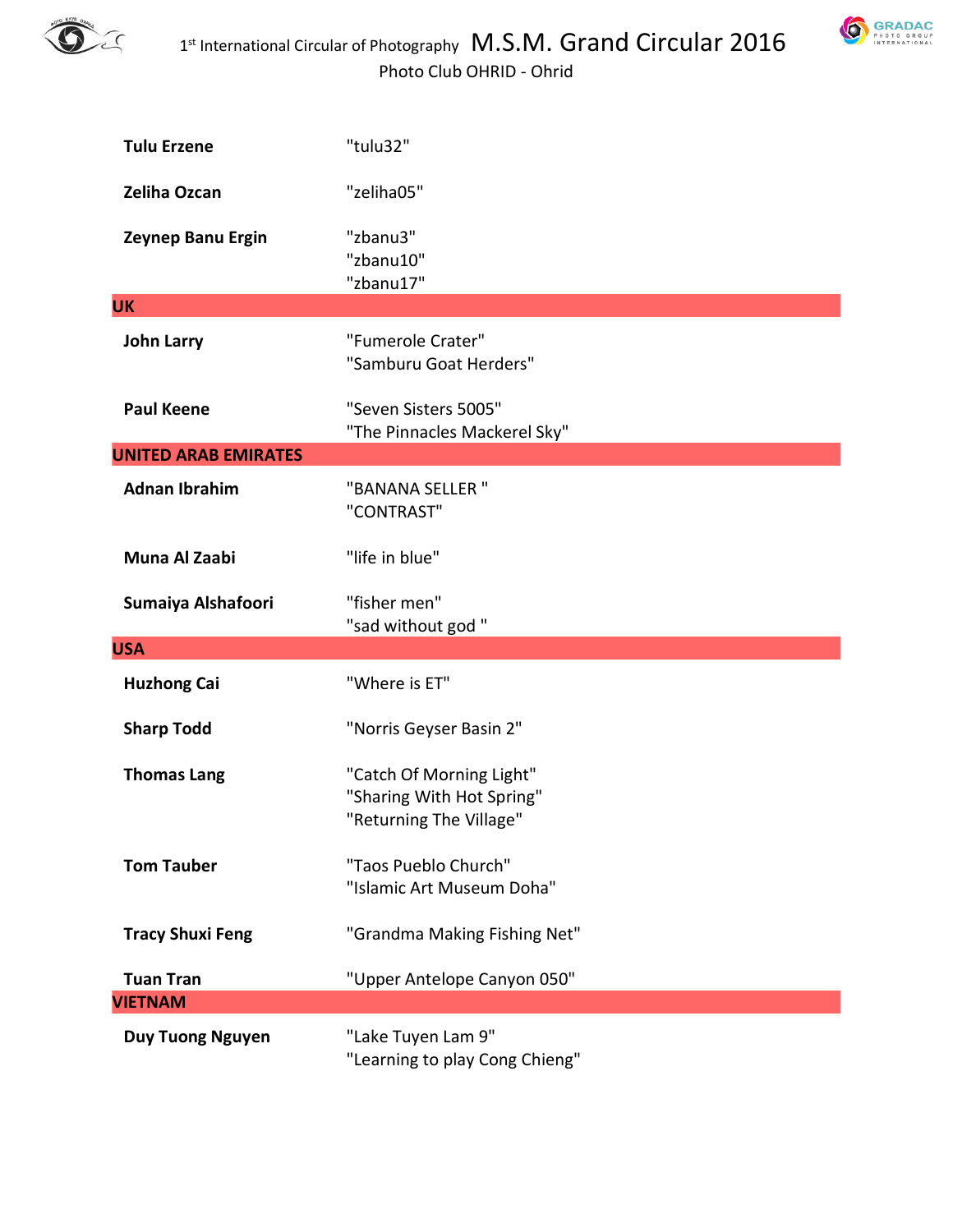



**SRADAC** 

Photo Club OHRID - Ohrid

| <b>WALES</b> |                 |
|--------------|-----------------|
| lan Ledgard  | "Sheep country" |

**Neville Thomas** "The Force of Nature"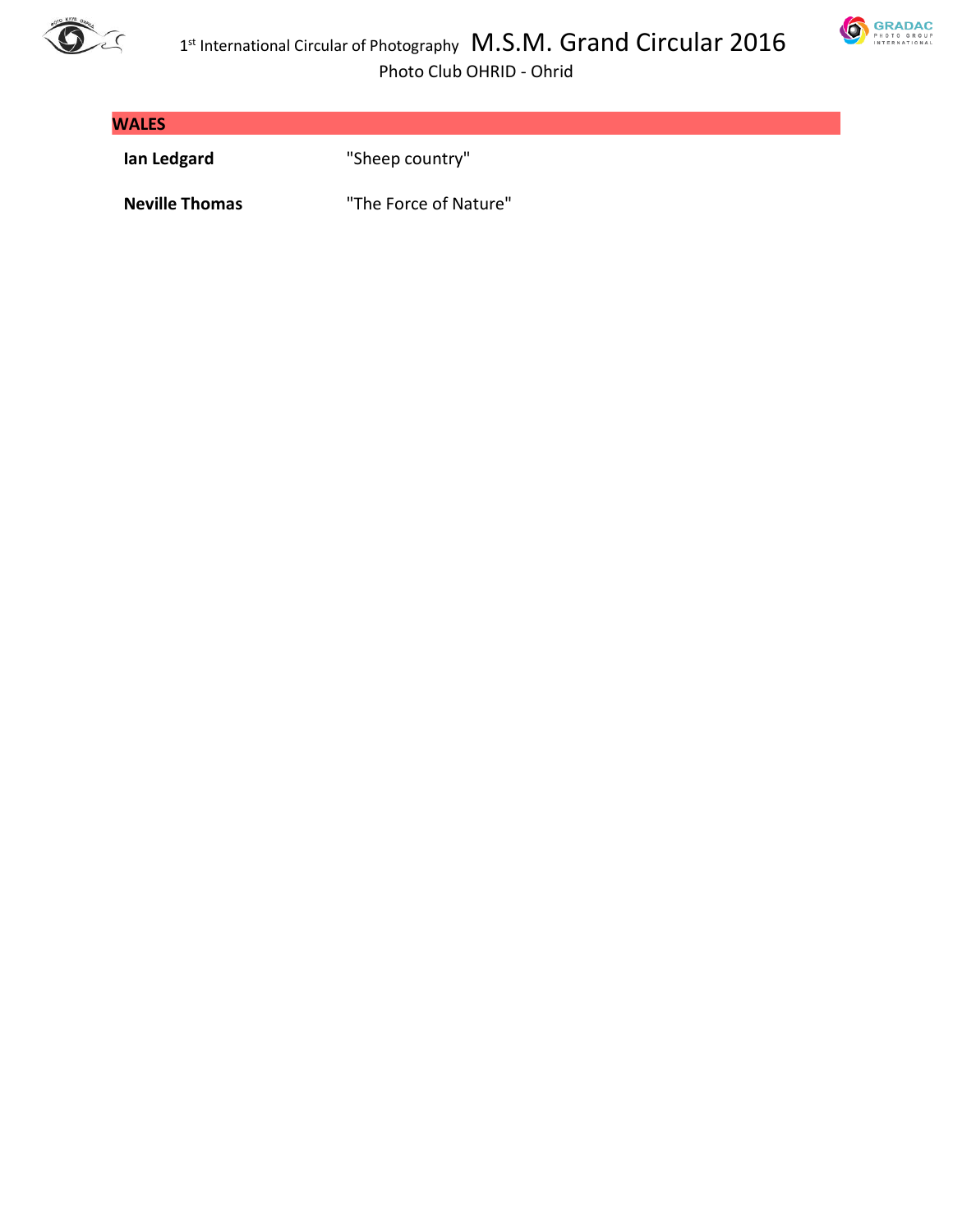



## SECTION **C NATURE** - Acceptances

| <b>TOTAL</b>                                 |                                 |                                                                       | <b>ACCEPTED</b> |              |               |
|----------------------------------------------|---------------------------------|-----------------------------------------------------------------------|-----------------|--------------|---------------|
| Works                                        | Participants                    | <b>States</b>                                                         | Works           | Participants | <b>States</b> |
| 1004                                         | 253                             | 49                                                                    | 302             | 171          | 44            |
| <b>AUSTRALIA</b>                             |                                 |                                                                       |                 |              |               |
| <b>Chris Raymond</b>                         |                                 | "Spider and Bee"                                                      |                 |              |               |
| <b>David Rowlands</b>                        |                                 | "Bald Eagle on the Shore 2"<br>"Got It 2"<br>"Bald Eagle with Fish 3" |                 |              |               |
| <b>Graeme Watson</b>                         |                                 | "Reflected Tern"                                                      |                 |              |               |
| <b>Joseph Tam</b>                            |                                 | "Dentist in Action Mono"<br>"Parenting Mono"                          |                 |              |               |
| <b>Kim Wormald</b>                           |                                 | "Juvenile Fantail"<br>"Young Male Fairy-wren"                         |                 |              |               |
| <b>Violet Wilson</b>                         |                                 | "Pelicans and Spoonbill"<br>"Two Chinstraps"<br>"My Beach"            |                 |              |               |
| "Forest bw"<br><b>Yongxiong Ling</b>         |                                 |                                                                       |                 |              |               |
| <b>AUSTRIA</b>                               |                                 |                                                                       |                 |              |               |
| "TWINS"<br><b>Ivan Krencey</b><br>"Ambrella" |                                 |                                                                       |                 |              |               |
| <b>Stefan Nagy</b><br>"Agame"                |                                 |                                                                       |                 |              |               |
| <b>BAHRAIN</b>                               |                                 |                                                                       |                 |              |               |
| <b>Hassan Altaif</b>                         | "yak"                           |                                                                       |                 |              |               |
|                                              | "Stay"<br><b>Hussain Fardan</b> |                                                                       |                 |              |               |
| <b>Mamdooh Alsaleh</b>                       |                                 | "Brothers"<br>"Mara Queen"                                            |                 |              |               |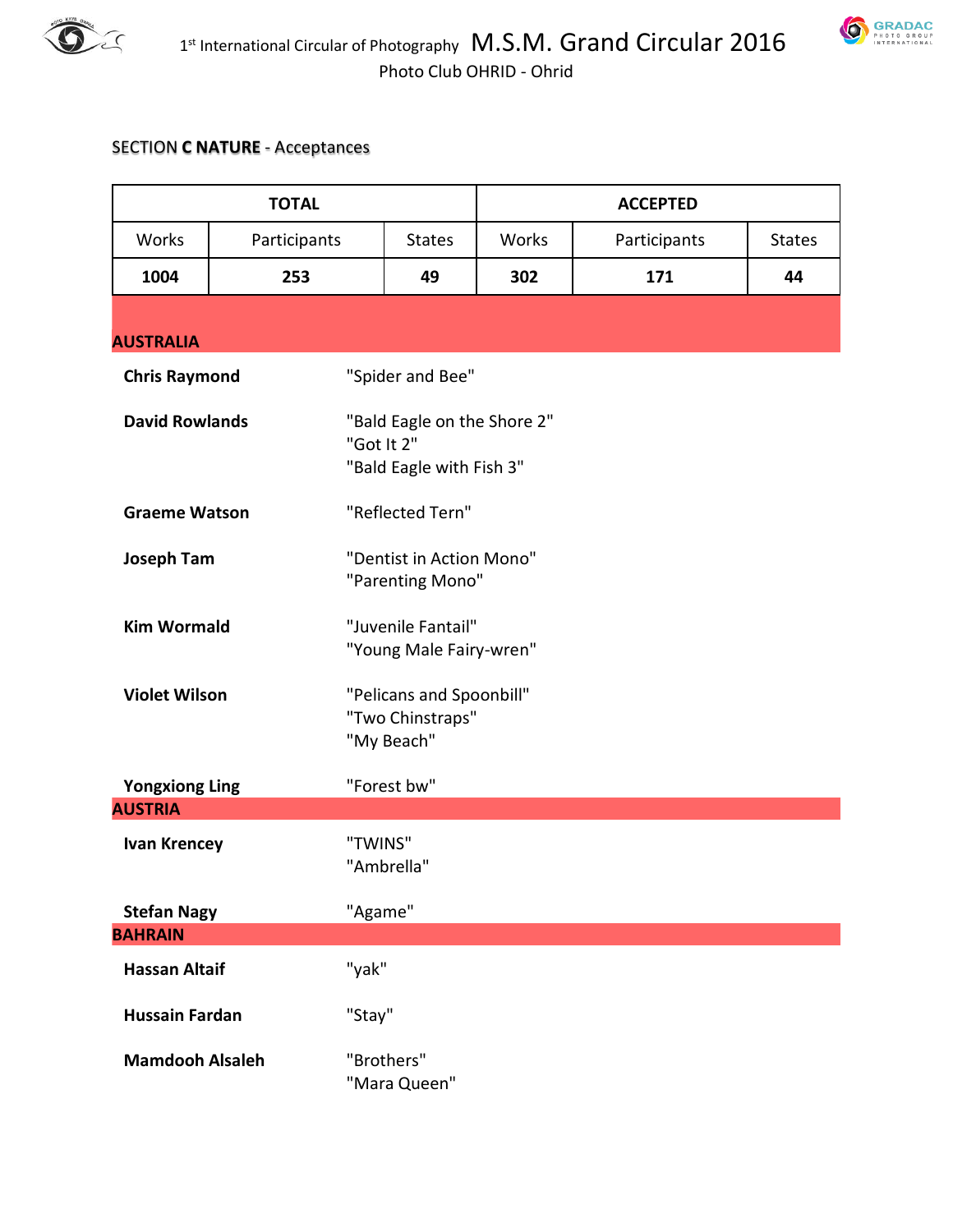



| <b>Thekrayat Radhi</b>    | "Gray life"<br>"Little Rock Thrush"                                                                     |
|---------------------------|---------------------------------------------------------------------------------------------------------|
| <b>BELGIUM</b>            |                                                                                                         |
| <b>Claude Simon</b>       | "Heron Walvis Bay fond"<br>"Ostriches disagreement Namibia"                                             |
| Davy Van Gestel           | "European Robin"<br>"Winter Wren"                                                                       |
| <b>Eddy De Groof</b>      | "Kwak"                                                                                                  |
| Jean Luc Legrand          | "Cameleon"                                                                                              |
| <b>Jhony Vandebroeck</b>  | "Gele poten"<br>"Gieren als duo"                                                                        |
| <b>Jozef Aerts</b>        | "Close-up kraanvogel"                                                                                   |
| <b>Katia Stroobants</b>   | "The Lonely Tree"                                                                                       |
| <b>Rene Van Echelpoel</b> | "Boomvalk"<br>"Roepende fazanthaan"                                                                     |
| <b>Robert Deglin</b>      | "vechtende arenden"                                                                                     |
| <b>CANADA</b>             |                                                                                                         |
| Dany Chan                 | "Flamingos In Flight"<br>"Grizzly Feeding On Salmon"<br>"Safeguarding"                                  |
| <b>Francis King</b>       | "First Come First Served"<br>"Flamingo Flock Taking Off"<br>"Waiting For The Hunt II"<br>"Watchful Eye" |
| <b>Tin Sang Chan</b>      | "Red Fox In Snow Shower"<br>"Graet Gray Owl Landing"<br>"Loon Feeding Chick"                            |
|                           | "Snowy Owl Landing"                                                                                     |
| <b>CHINA</b>              |                                                                                                         |
| <b>Desheng Xu</b>         | "Fight"<br>"Look up"                                                                                    |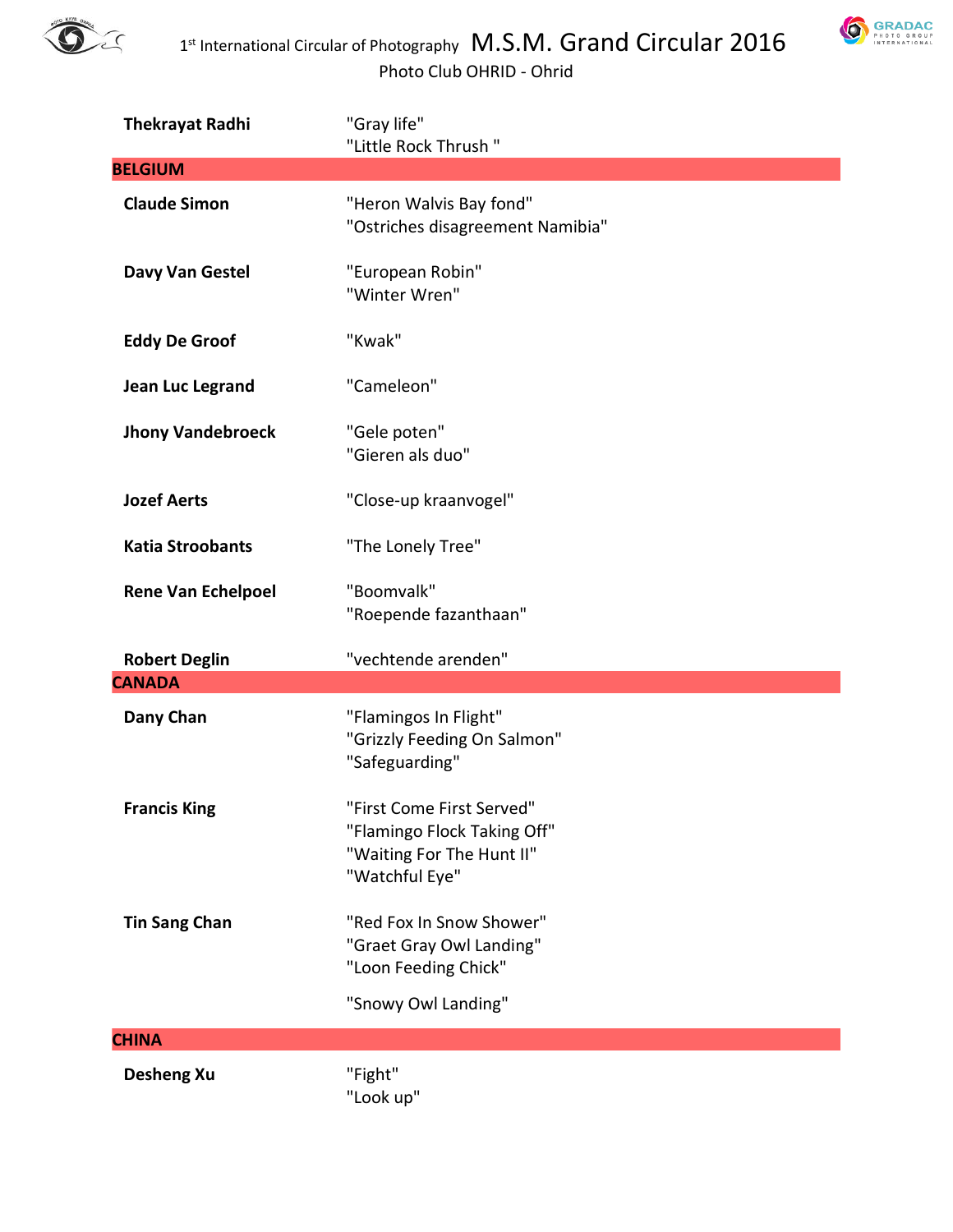

**SRADAC** 

| <b>Fangru Wei</b>     | "Egret Reflection"                                                          |
|-----------------------|-----------------------------------------------------------------------------|
| <b>Hw Chan</b>        | "Play gesture"<br>"Hope that god blesses"<br>"Snow wild ape 1"              |
| <b>Jianping Wu</b>    | "Embrace"                                                                   |
| <b>Jiangiang Chen</b> | "African Elephant Symphony1"<br>"African Elephant Symphony2"<br>"Migration" |
| Jin Lin               | "Mother Embrace"                                                            |
| Jinghui Chen          | "A PEACOCK IN HIS PRIDE"<br>"CROSSING"<br>"SUNDOGS NO1"                     |
| Lanfeng Chen          | "Fight"<br>"Rushed to the attack"                                           |
| <b>Shuying Li</b>     | "Love Sonata"<br>"African Elephants"<br>"Return"<br>"Intimacy"              |
| <b>Wenguang Lu</b>    | "Foraging"<br>"Rest"                                                        |
| <b>Xiaoqing Chen</b>  | "Fight"                                                                     |
| <b>Xinxin Chen</b>    | "Fighting 3"<br>"Shake hands"<br>"Sunset of polar bear territory"           |
| <b>Xu Jian</b>        | "love"                                                                      |
| Yi Wan                | "indomitable"<br>"Kunlun Mountains in light and shadow3"                    |
| <b>Zhenning Hu</b>    | "Dance Solely"                                                              |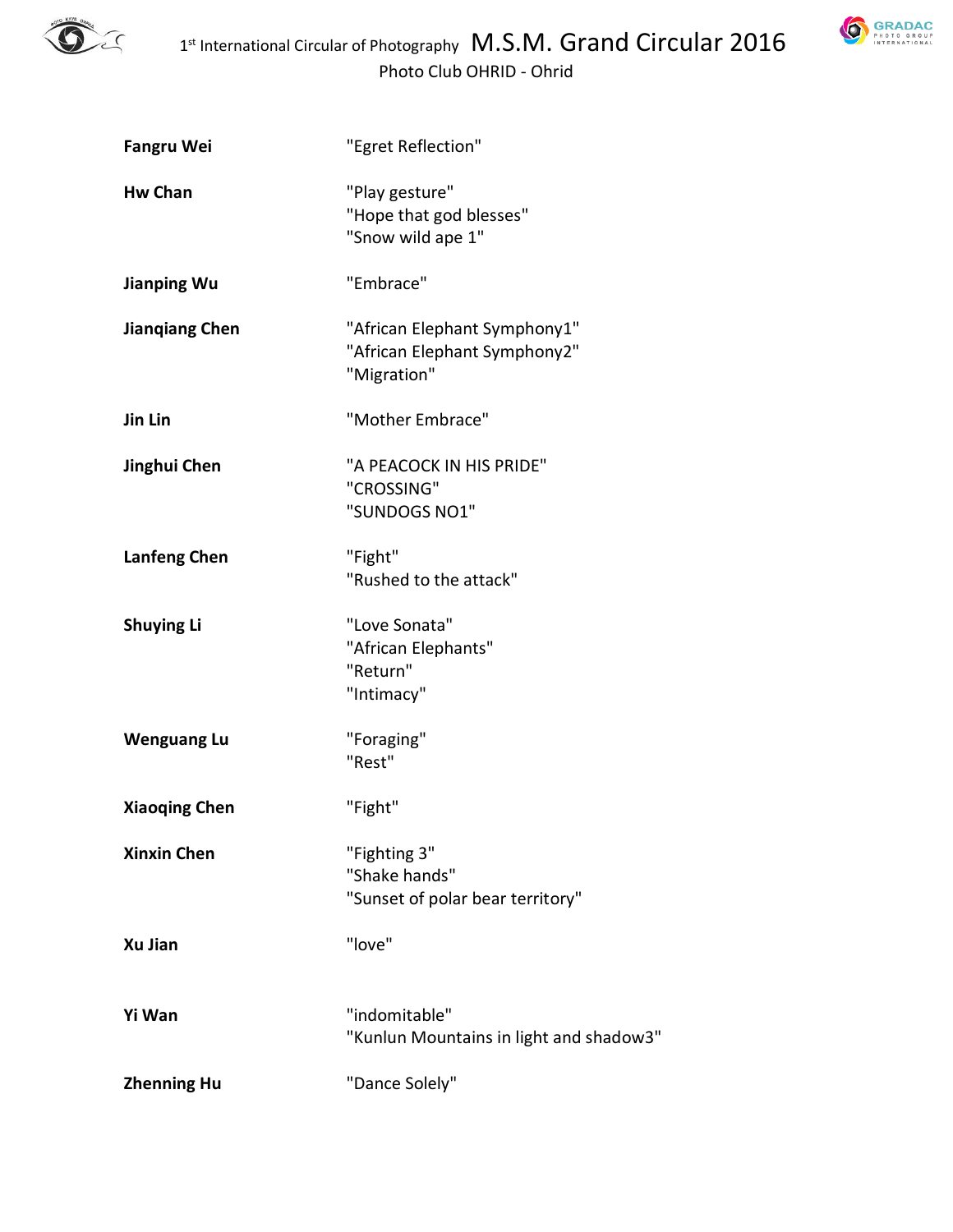



| <b>CYPRUS</b>            |                                                                                                        |  |
|--------------------------|--------------------------------------------------------------------------------------------------------|--|
| <b>Agis Taramides</b>    | "Nature curtains"                                                                                      |  |
| <b>Kenan Hurdeniz</b>    | "BUKET"<br>"CYPRIOTIC MILKYWAY"<br>"FREDVANG"                                                          |  |
| <b>Mehmet Gokyigit</b>   | "whirlwind at sea"                                                                                     |  |
| <b>Nikos Metaxas</b>     | "He stands alone"                                                                                      |  |
| <b>Romos Kotsonis</b>    | "Flamingos and shades"                                                                                 |  |
| <b>Tevfik Ulual</b>      | "BIG BURDEN"                                                                                           |  |
| <b>EGYPT</b>             |                                                                                                        |  |
| <b>Mohamed El Rayes</b>  | "Whats Between"                                                                                        |  |
| <b>ENGLAND</b>           |                                                                                                        |  |
| <b>Bob Devine</b>        | "lioness with cub 1"<br>"elephant and calf love masai"<br>"osprey with fish"                           |  |
| <b>Gordon Bramham</b>    | "Black Buck 0431"<br>"Nilgi 0765"                                                                      |  |
| <b>John Howes</b>        | "The Gurning Gull"                                                                                     |  |
| <b>Judith Cook</b>       | "Shuttlecock Fern"                                                                                     |  |
| <b>FINLAND</b>           |                                                                                                        |  |
| <b>Kalle Salonen</b>     | "Sunrise"                                                                                              |  |
| Seppo Rintala            | "SWANS 4530"                                                                                           |  |
| <b>FRANCE</b>            |                                                                                                        |  |
| <b>Jacky Dumangin</b>    | "FLEUR"                                                                                                |  |
| <b>Jean Claude Bacle</b> | "Parade a deux bouquetins"                                                                             |  |
| <b>Marc Anagnostidis</b> | "Agrion Jouvencelle"<br>"Accouplement Bicolore 2"<br>"Anthocharis Et Fougere"<br>"Capture Agrodiaetus" |  |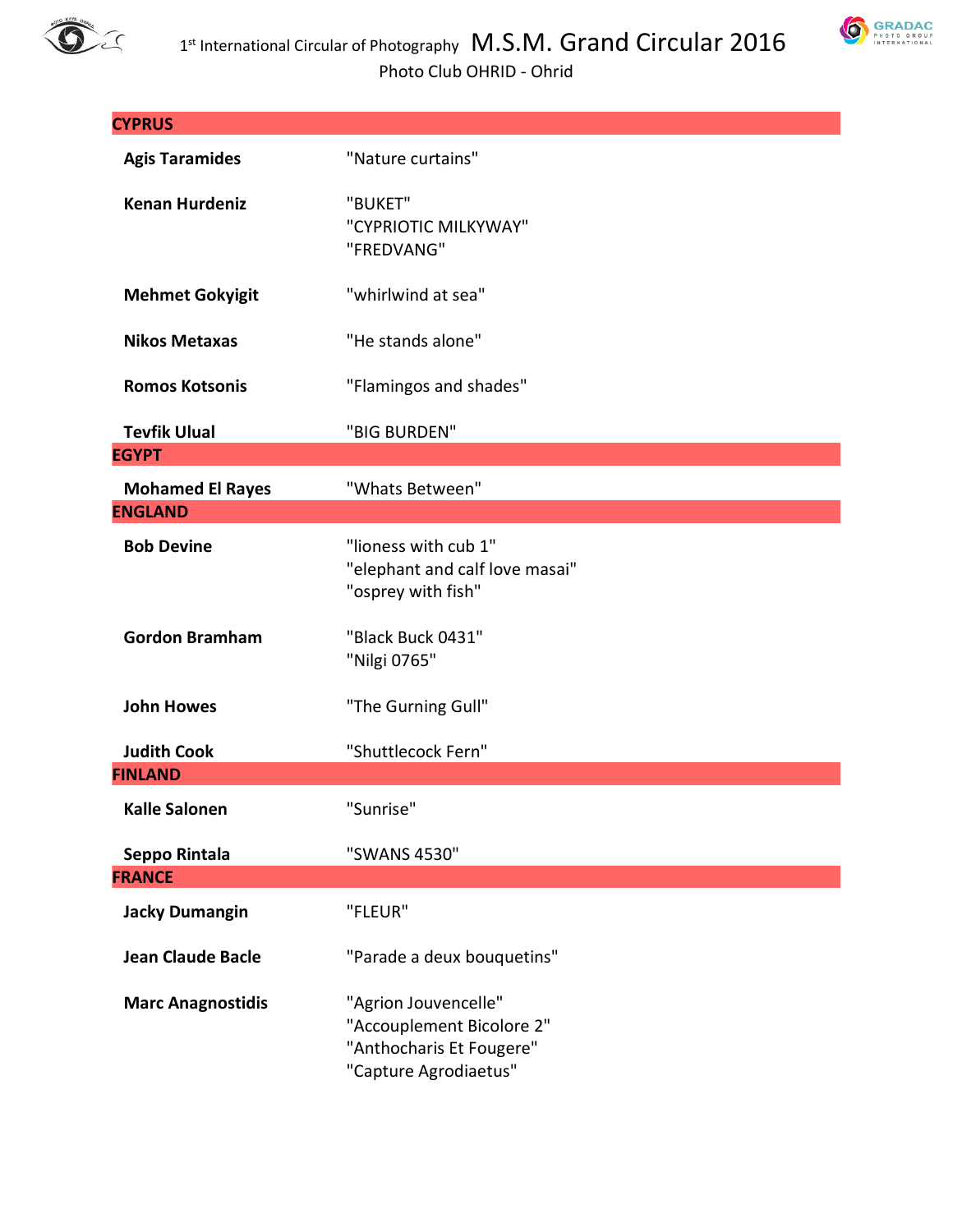

**SRADAC** 

| <b>Roger Jourdain</b>        | "Chacals A Chabraque No1"<br>"Elephants Fighting Tarangire"<br>"Mating Pink Flamingos 2015"<br>"Tree Lions Serengeti" |
|------------------------------|-----------------------------------------------------------------------------------------------------------------------|
| <b>GERMANY</b>               |                                                                                                                       |
| <b>Bernhard Pfeiffr</b>      | "Mono Lake"                                                                                                           |
| <b>Birgit Pustelnik</b>      | "Wood Anemone"                                                                                                        |
| <b>Eva Maria Zernig</b>      | "Floral Ringing 2"<br>"Orchid Queen 1"                                                                                |
| <b>Frank Hausdoerfer</b>     | "Schopfkarakaras"                                                                                                     |
| <b>Gunther Riehle</b>        | "three chicks 2"<br>"colony in snow storm 4"                                                                          |
| <b>Hans Ludwig Quandt</b>    | "Belling Stag"<br>"Three Tails"                                                                                       |
| <b>Helgard Quandt</b>        | "Frauenschuh"<br>"Loewenzahn verblueht"                                                                               |
| <b>Herdis Halvas Nielsen</b> | "Four zebras in a row"                                                                                                |
| <b>Klaus Schwinges</b>       | "Victoria Cruziana"                                                                                                   |
| <b>Martine Feldkamp</b>      | "Hochzeitsgeschenk"<br>"Sonnenanbeter"                                                                                |
| <b>Stefan Sattler</b>        | "Flamingo Desert"                                                                                                     |
| <b>Thomas Detzner</b>        | "Hold me 1"<br>"Eagle 2"<br>"Wolves"                                                                                  |
| <b>Volker Meinberg</b>       | "Helgoland Northern Gannets 11"                                                                                       |
| <b>Wolfgang Schweden</b>     | "Threesome 1 C"                                                                                                       |
| <b>GREECE</b>                |                                                                                                                       |
| <b>Giorgos Tsigkas</b>       | "spotlight in the sky"                                                                                                |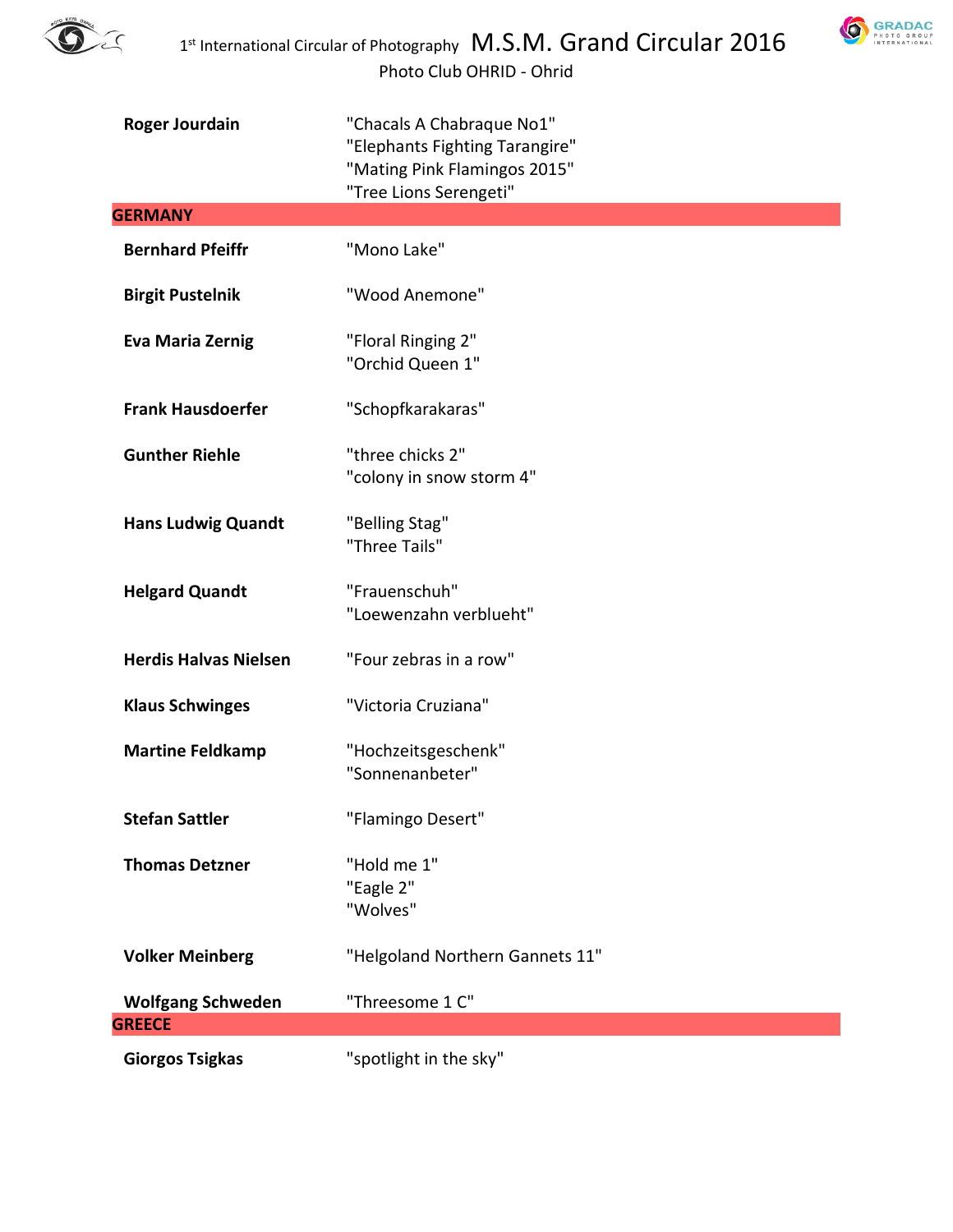



| <b>HONG KONG</b>           |                                                                    |
|----------------------------|--------------------------------------------------------------------|
| Chau Kei Checky Lam        | "Angry Mandrill"<br>"Circle Love"<br>"Monkey in wet"<br>"Soulmate" |
| <b>Eric Woo</b>            | "MONKEY OSEN"                                                      |
| <b>Hoi Yan Fong</b>        | "Babies coming soon"<br>"Wildebeest killer"                        |
| <b>Kam Yuk Anita Yick</b>  | "Butterfly 001"                                                    |
| <b>Koon Nam Cheung</b>     | "Singing in Harmony 02"<br>"Monkey Mother and Cub"                 |
| <b>Kwok Kei Daniel Tse</b> | "Lunch hour 023"<br>"Lunch hour 027"                               |
| <b>Man Yu Alex Fung</b>    | "Close together"<br>"Follow me"<br>"Jump up"<br>"Looking back"     |
| <b>Shiu Sun Cheung</b>     | "Verert Monkey"                                                    |
| <b>Th David Leung</b>      | "RETIRED LION"                                                     |
| <b>Wolfgang Lin</b>        | "Under the Rain"                                                   |
| <b>INDIA</b>               |                                                                    |
| Dnyaneshwar Vaidya         | "BAMBOO PIT VIPER"                                                 |
| Dr Rittwick Barman         | "Eagle Eyes"<br>"Whiskered Tern Take Off"<br>"Charging Rhinos"     |
| <b>Henry Nongrum</b>       | "Pursuing a bride"                                                 |
| <b>Pradyut Kumar Das</b>   | "BUILDING HOME"<br>"FIGHTING"                                      |
| <b>Sanjoy Sengupta</b>     | "morning scream"                                                   |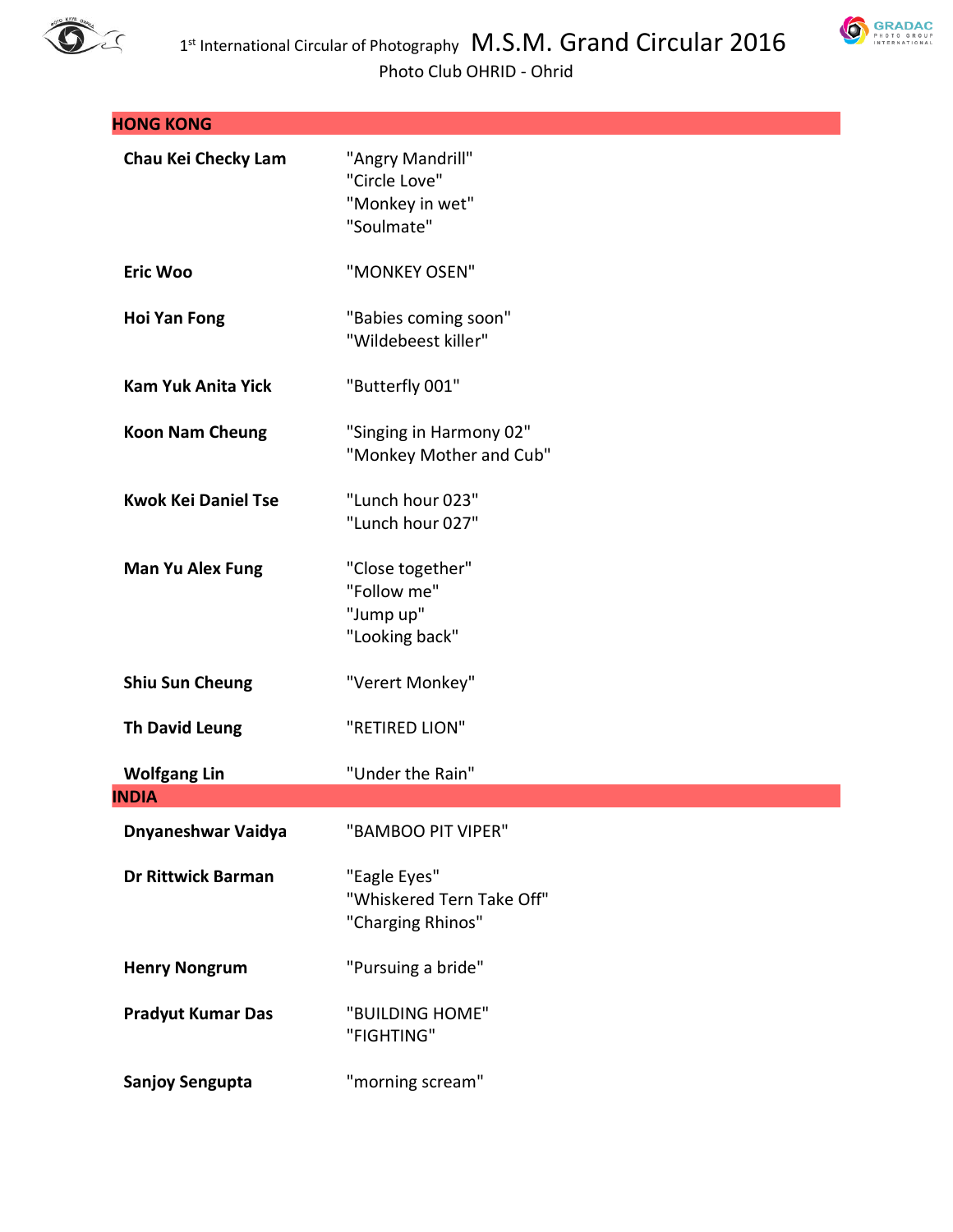



| Sathyanarayana CR                      | "DUAL ATTACK"<br>"AFRICAN ELEPHANTS SPARRING 1"                                |
|----------------------------------------|--------------------------------------------------------------------------------|
| <b>Soumen Kumar Ghosh</b>              | "IN THE AIR"                                                                   |
| <b>Sounak Banerjee</b>                 | "Mating Lions"<br>"The Art of Pelicans"                                        |
| <b>Ullas B S Shanbhag</b>              | "RED MUNIA COUPLE"<br>"MALBAR GREY HORNBIL"<br>"PURPEL SUNBIRD"                |
| <b>IRAQ</b>                            |                                                                                |
| <b>Kadhum Yasser</b><br><b>IRELAND</b> | "razaza"                                                                       |
| Des Daly                               | "Applying The Brakes"                                                          |
| <b>Joe Doyle</b>                       | "Puffin Black And White"                                                       |
| <b>Tony Murray</b><br><b>ISRAEL</b>    | "The Kiss"                                                                     |
|                                        |                                                                                |
| <b>Arik Kaneh</b>                      | "9865 Arabian Babler"<br>"A0274 Little OWL Flight"                             |
| <b>Leonid Goldin</b>                   | "Water is Mirror"<br>"A Natural sculpture"<br>"This is love"                   |
| <b>ITALY</b>                           |                                                                                |
| <b>Alberto Carati</b>                  | "Fight for a female"                                                           |
| <b>Bernini Giuseppe</b>                | "Antelope 1"<br>"Antelope 3"<br>"Antelope 4"                                   |
| <b>Marco Garabello</b>                 | "White Sands 1"                                                                |
| Pierluigi Rizzato                      | "Cheetah reflection"<br>"Nice capture"<br>"Plucking bustard"<br>"Lioness hunt" |
| <b>MACEDONIA</b>                       |                                                                                |
| Vladimir Jovanovski                    | "Hello crow"                                                                   |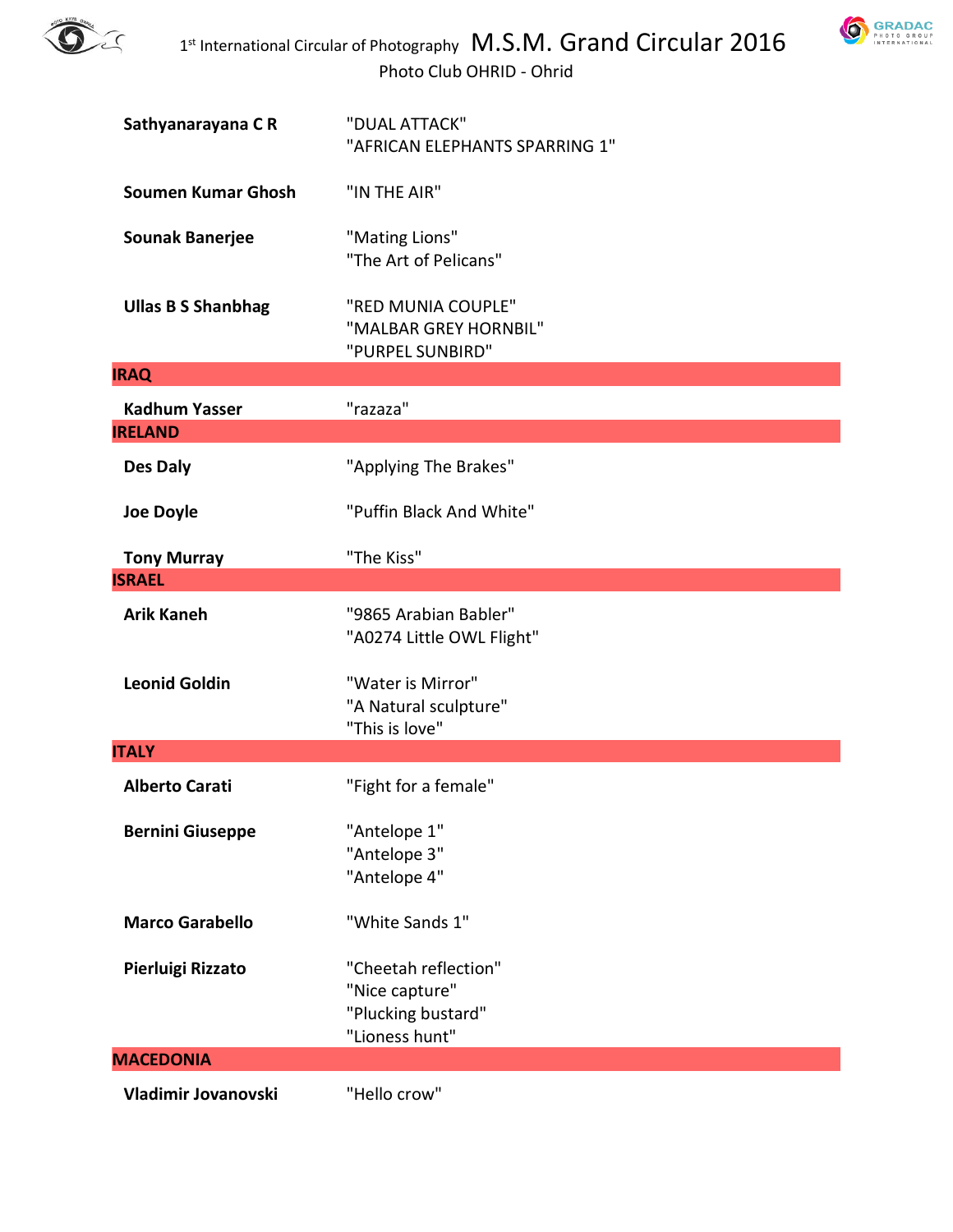



| <b>MALAYSIA</b>             |                                                                |
|-----------------------------|----------------------------------------------------------------|
| <b>Danny Yen Sin Wong</b>   | "Great Migration Of Wildebeest"<br>"The Great Migration"       |
| David Nam Lip Lee           | "Happy Family 03"                                              |
| <b>Graeme Guy</b>           | "Crossing chaos"<br>"Frog squish"                              |
| <b>NETHERLANDS</b>          |                                                                |
| <b>Daniel Lybaert</b>       | "Gierenkop in ZwW"<br>"Wat kom je doen"<br>"Kuifmakaakportret" |
| <b>NORWAY</b>               |                                                                |
| <b>Arne Bergo</b>           | "Mountin Birch no7 in snow"                                    |
| <b>Atle Sveen</b>           | "Egret in rain"<br>"Poledancer"                                |
| Geir Ivar Horgmo            | "Dendrography"                                                 |
| <b>OMAN</b>                 |                                                                |
| <b>Bashair Alazry</b>       | "omani nature1"                                                |
| Habib Alzadjali             | "Desert Curves"<br>"Golden Dunes"<br>"Light and Shadow"        |
| <b>Hamad Saud Albusaidi</b> | "MANAH NIGHT"                                                  |
| <b>Hamed Alghanboosi</b>    | "Japal_Shams-2"<br>"Lines"                                     |
| <b>Ismael Alsanidi</b>      | "Jabal Shams 1"<br>"Jabal Shams 2"<br>"The Tree"               |
| <b>Ismail Alfarei</b>       | "strong tree"<br>"toward the sunset"                           |
| <b>Nidhal Alsalmi</b>       | "Steadfastness tree"                                           |
| Osama Al Kharusi            | "jabel shams"<br>"star rain"                                   |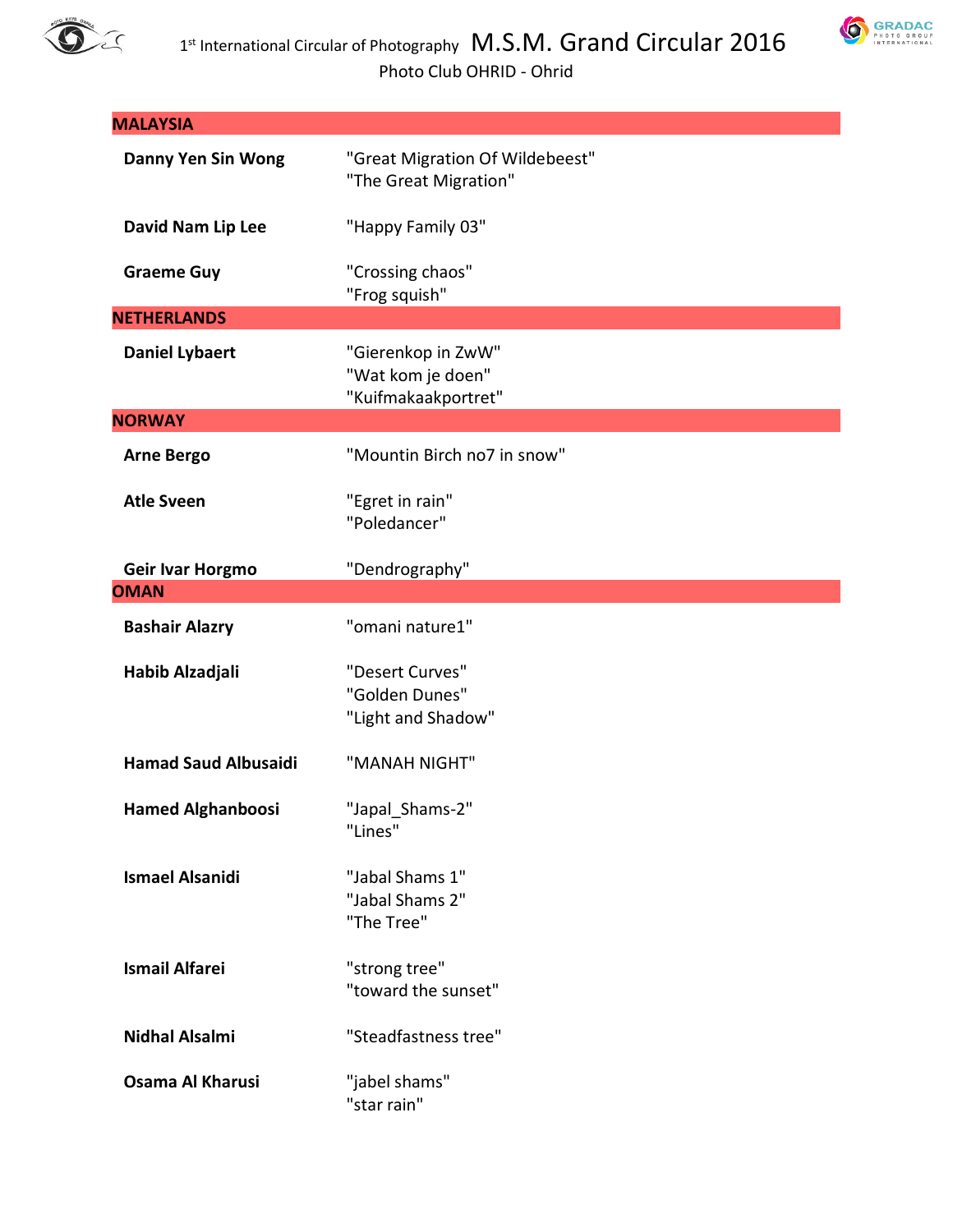



| Yasser Al Abdullah                   | "Color of Desert"                    |
|--------------------------------------|--------------------------------------|
| <b>POLAND</b>                        |                                      |
| <b>Tomasz Okoniewski</b>             | "jumping contest"                    |
|                                      | "meeting seniors"                    |
| <b>PORTUGAL</b>                      |                                      |
| Joao Taborda                         | "Family"                             |
| <b>QATAR</b>                         |                                      |
| Abdulla Al Mushaifri                 | "Desert Lines"                       |
|                                      | "Tree Of Life"                       |
|                                      | "After The Rain"                     |
|                                      |                                      |
| <b>Ashraf Kotb</b><br><b>ROMANIA</b> | "Smell the Nature"                   |
|                                      |                                      |
| <b>Istvan Magdo</b>                  | "Frozen family"                      |
|                                      | "In vitro"                           |
|                                      | "It s mine"<br>"Wow"                 |
|                                      |                                      |
| <b>Valentina Stan</b>                | "Winter"                             |
| <b>RUSSIA</b>                        |                                      |
| <b>Dmitry Arkhipov</b>               | "Who are you"                        |
|                                      | "Rest on the ice"                    |
|                                      | "Pretty2"                            |
|                                      | "Kings of Antarctica"                |
|                                      |                                      |
| Olga Shiropaeva                      | "Before flight"                      |
| <b>Sergey Agapov</b>                 | "A large migration of Wildebeest"    |
|                                      | "wildebeest crossing the Mara river" |
|                                      | "The Great Migration Wildebeest"     |
|                                      |                                      |
| <b>Sergey Anisimov</b>               | "Ice of Baikal 12"                   |
| <b>Sergey Pesterev</b>               | "Baikal Ice"                         |
|                                      | "Kilimanjaro 2"                      |
|                                      |                                      |
| <b>Yury Pustovoy</b>                 | "Laguna Colorada Bolivia"            |
|                                      | "Shapes of Sahara"                   |
|                                      |                                      |
|                                      |                                      |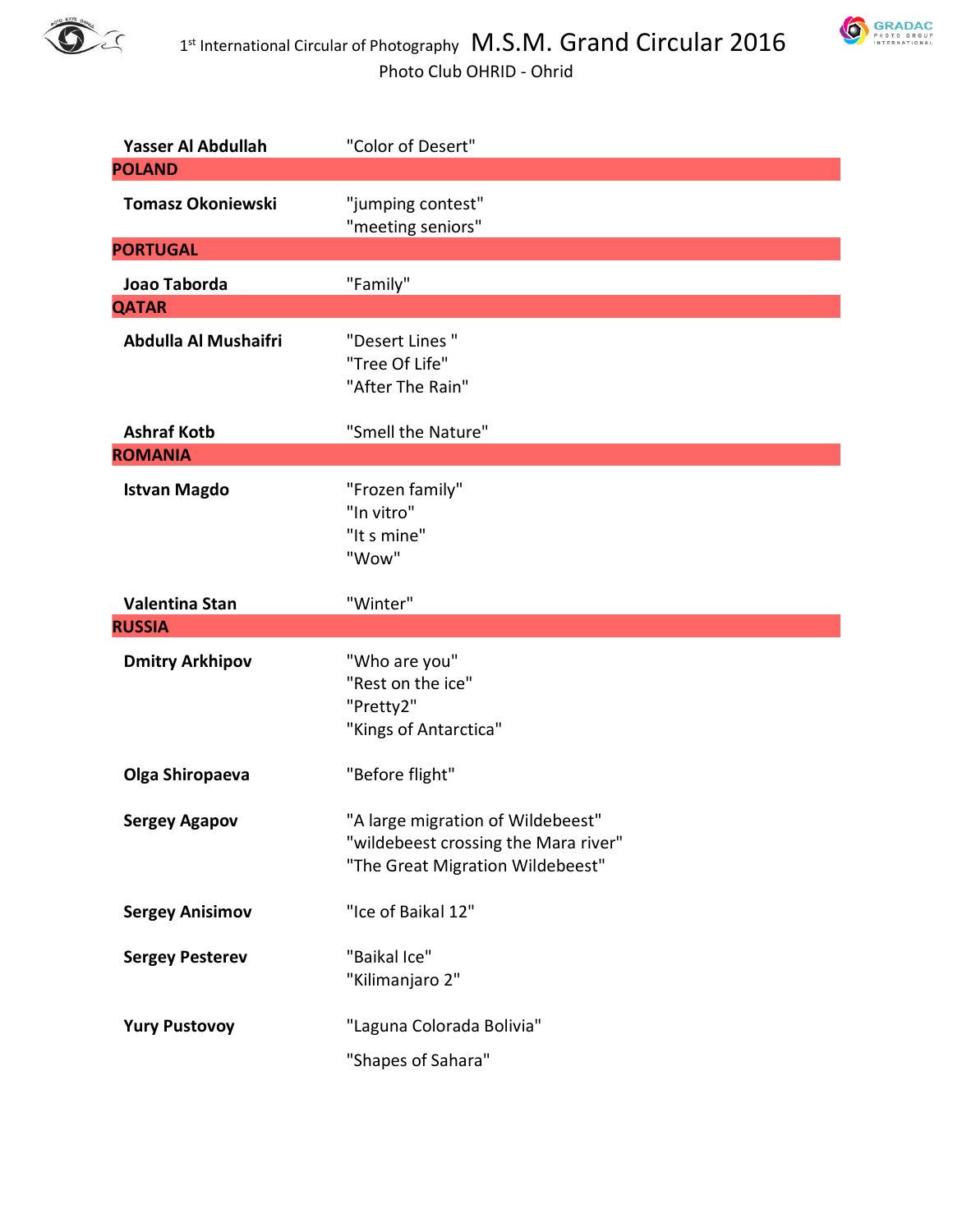



| <b>SAUDI ARABIA</b>                   |                                                                                             |
|---------------------------------------|---------------------------------------------------------------------------------------------|
| Abdulaziz Albagshi                    | "Break leopard"<br>"Eagle"<br>"Tenderness lioness with cub"                                 |
| <b>SCOTLAND</b>                       |                                                                                             |
| <b>David Wolfenden</b>                | "Crested Tit"<br>"Male Sparrowhawk Feeding"<br>"Snowy Antlers"<br>"Short eared Owl Hunting" |
| <b>Terry Railley</b><br><b>SERBIA</b> | "Nibbling"                                                                                  |
| <b>Aleksandar Durekovic</b>           | "Return to serenity"                                                                        |
| <b>Borislav Milovanovic</b>           | "Little One"<br>"Lost in Mist"                                                              |
| Edo Iglic                             | "Peacock 2"                                                                                 |
| <b>SINGAPORE</b>                      |                                                                                             |
| <b>Leong Kiat Lim</b>                 | "Snow Mountain in Yading"                                                                   |
| Zee Kek Heng                          | "Look for food"                                                                             |
| <b>SLOVENIA</b>                       |                                                                                             |
| <b>Aleksander Cufar</b>               | "Wood-W100"<br>"Up-1000"                                                                    |
| <b>Daniel Mauko</b>                   | "Morning spring"                                                                            |
| Igor Debevec                          | "Morning in marsh"                                                                          |
| <b>SOUTH AFRICA</b>                   |                                                                                             |
| <b>Francois Venter</b>                | "Protected young one"                                                                       |
| <b>Willem Kruger</b>                  | "Leopard teeth"<br>"Lioness love"                                                           |
| <b>SOUTH KOREA</b>                    |                                                                                             |
| <b>Sukyoung Song</b>                  | "Gift 2"                                                                                    |
|                                       | "Loving Babies"                                                                             |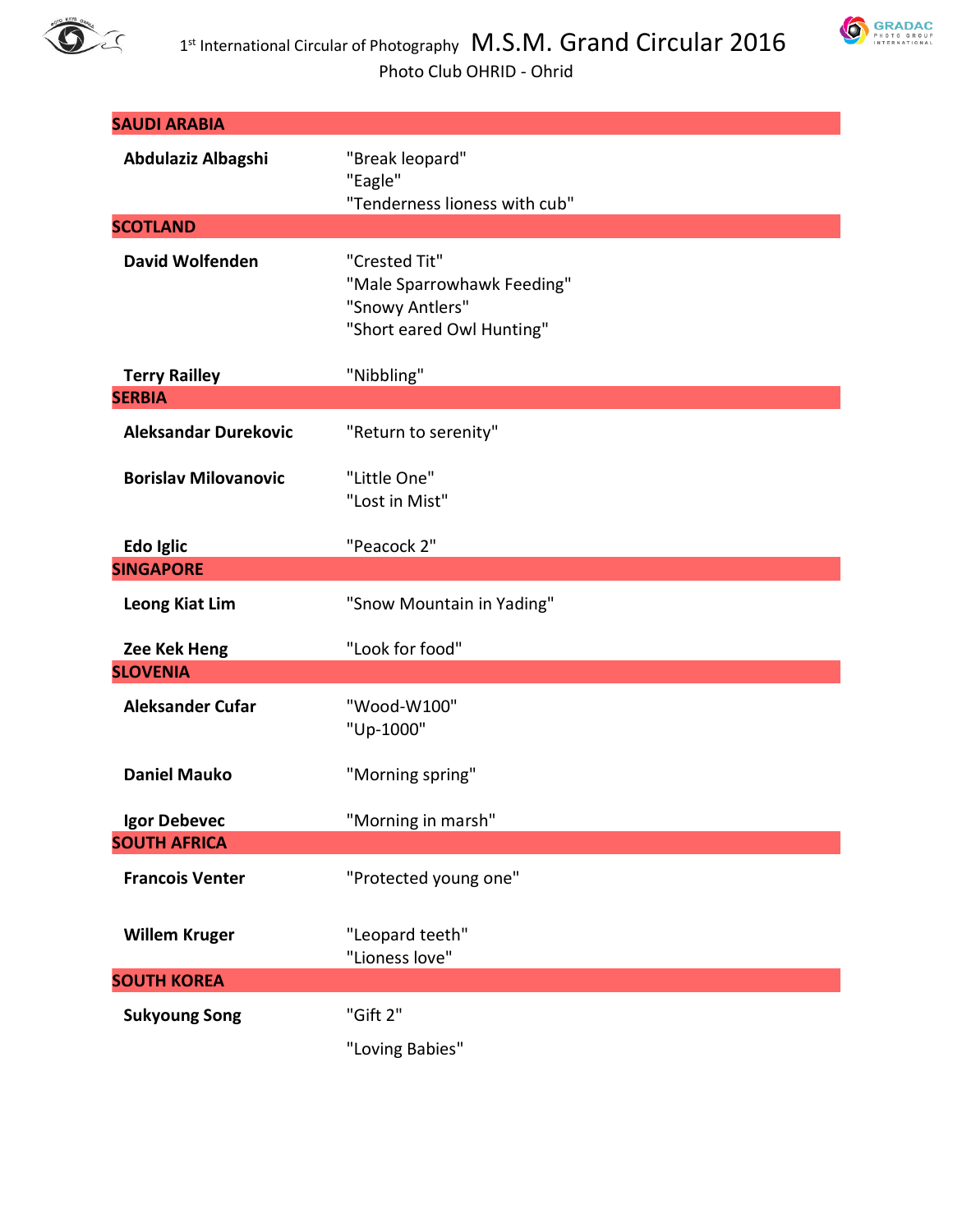

**SWEDEN**

**SWITZERLAND**

**TAIWAN**



| $1st$ International Circular of Photography $M.S.M.$ Grand Circular 2<br>Photo Club OHRID - Ohrid |                                      |  |
|---------------------------------------------------------------------------------------------------|--------------------------------------|--|
| <b>WEDEN</b>                                                                                      |                                      |  |
| <b>Istvan Csomortani</b>                                                                          | "Capture"<br>"PasoDoble"             |  |
| <b>WITZERLAND</b>                                                                                 |                                      |  |
| Urs Jenzer                                                                                        | "Schmetterling 1"<br>"Basstoelpel 2" |  |
| <b>AIWAN</b>                                                                                      |                                      |  |
| <b>Chen You Li</b>                                                                                | "A picnic 12"<br>"Hunter 74"         |  |
| Chi Di Chen                                                                                       | "Eagle Strike"<br>"Osprey Strike"    |  |

**Hsieh Tung Lin** "Vultures 2"

**Hsiu Chin Lee** "capture" "chameleon" **TURKEY**

**A Yalcin Ceylani** "a secret face of karain cave"

| <b>Cetin Alkilic</b>   | "Butterfly 4"                                                                                                   |
|------------------------|-----------------------------------------------------------------------------------------------------------------|
| UK                     |                                                                                                                 |
| <b>Chris Whitty</b>    | "Stag"                                                                                                          |
| <b>Koshy Johnson</b>   | "African young elephant drinking"                                                                               |
| <b>Paul Keene</b>      | "Black-winged Stilts and Terrapin"<br>"Gannet diving 9602"<br>"Hawfinches fighting 8677"<br>"Oak Silkmoth 9180" |
| <b>Richard Wozniak</b> | "Lioness Hunting in the Rain"<br>"Wild Dog Games"                                                               |
| <b>Tim Munsey</b>      | "Riding on a Rainbow"                                                                                           |
| <b>Will Stead</b>      | "Puffin interaction"                                                                                            |
|                        | "Puffin in den"                                                                                                 |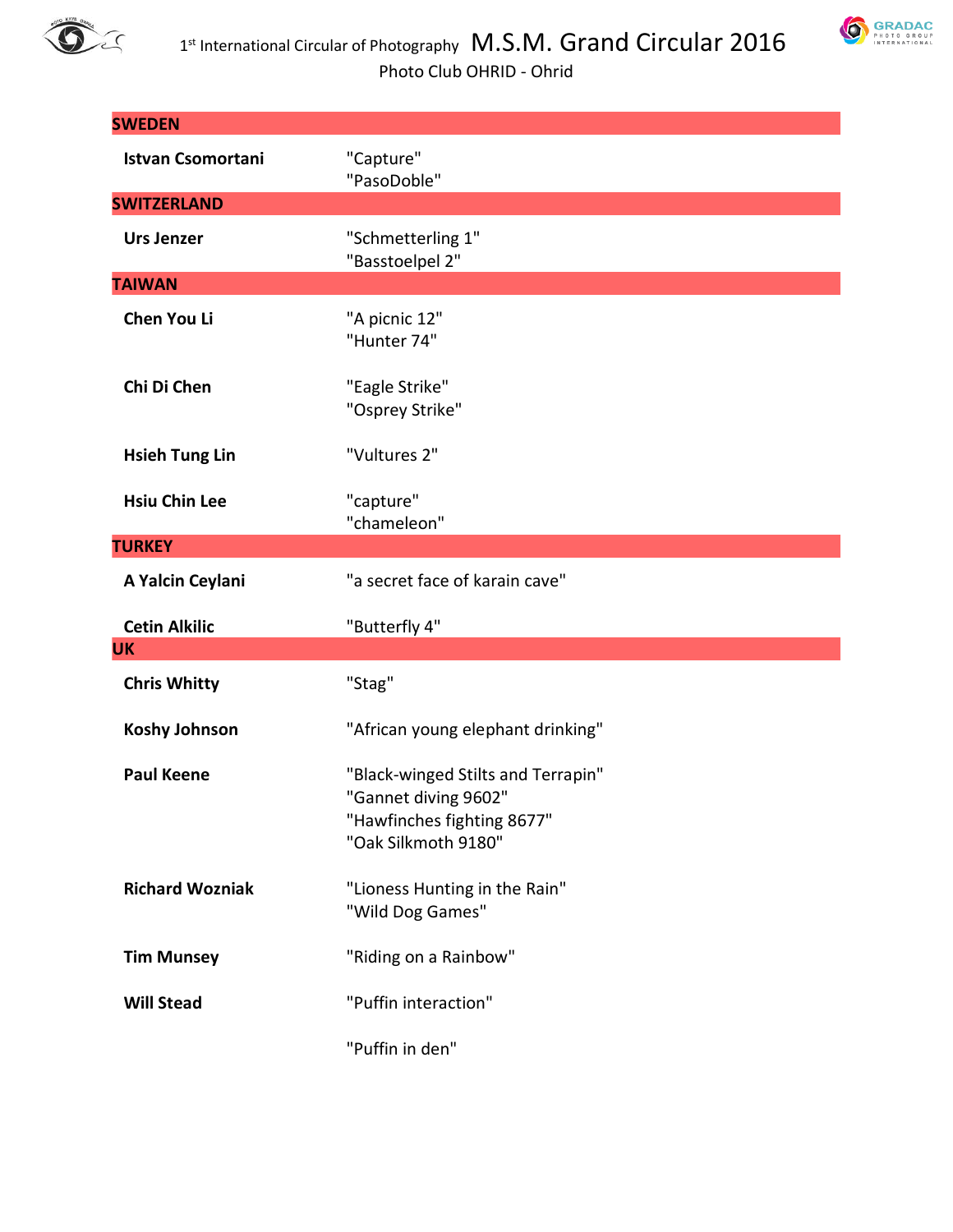



| <b>UNITED ARAB EMIRATES</b> |                                                             |
|-----------------------------|-------------------------------------------------------------|
| Muna Al Zaabi               | "plant in the desert"                                       |
| <b>Ola Allouz</b>           | "Desert Plant"<br>"Nahel"                                   |
| <b>USA</b>                  |                                                             |
| <b>Frederick Emch</b>       | "Turtle Pair"                                               |
| <b>Gregory Daley</b>        | "Sadly Pensive"                                             |
| <b>Hamad Bouresli</b>       | "On Water Fight"<br>"Diamond Kiss"                          |
| <b>Huzhong Cai</b>          | "Giraffe Family"<br>"Got fish"<br>"Robin Feeding Chicks 13" |
| <b>Lingyun Mao</b>          | "Fall Sand"<br>"Only Me Flying"                             |
| Norman Johnson              | "Big Stretch"                                               |
| <b>Shu Cheuk</b>            | "King Vulture"                                              |
| <b>Thomas Lang</b>          | "Welcome Back"<br>"Prepare To Flying"<br>"Happy Family"     |
| <b>Tracy Shuxi Feng</b>     | "Two Great Egret In The Dawn 4"                             |
| <b>Tuan Tran</b>            | "Blue Heron A021"                                           |
| <b>VIETNAM</b>              |                                                             |
| <b>Duy Tuong Nguyen</b>     | "Mother love"<br>"Shaping"<br>"Snail"                       |